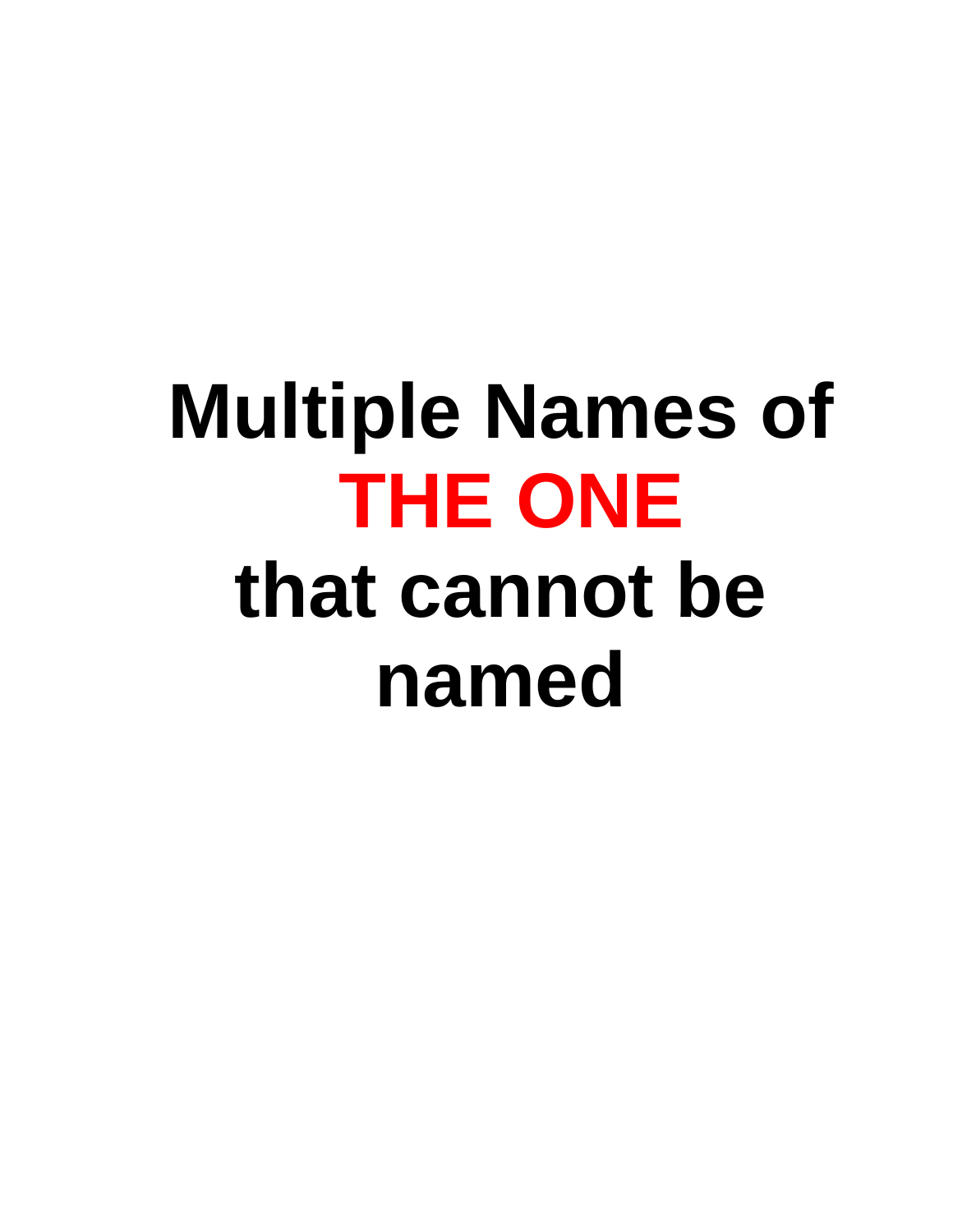**Prajapatir vai idam-agre asit Tasya vak dvitiya asit Vak Vai Paramam Brahma**

**In the beginning was Prajapati (the creator), with Him was the Vak (the word), And the Vak (the word) was verily the Supreme Brahman. -** *Vedas*

**In the beginning was the word, and the Word was with God and the Word was God. -** *Bible*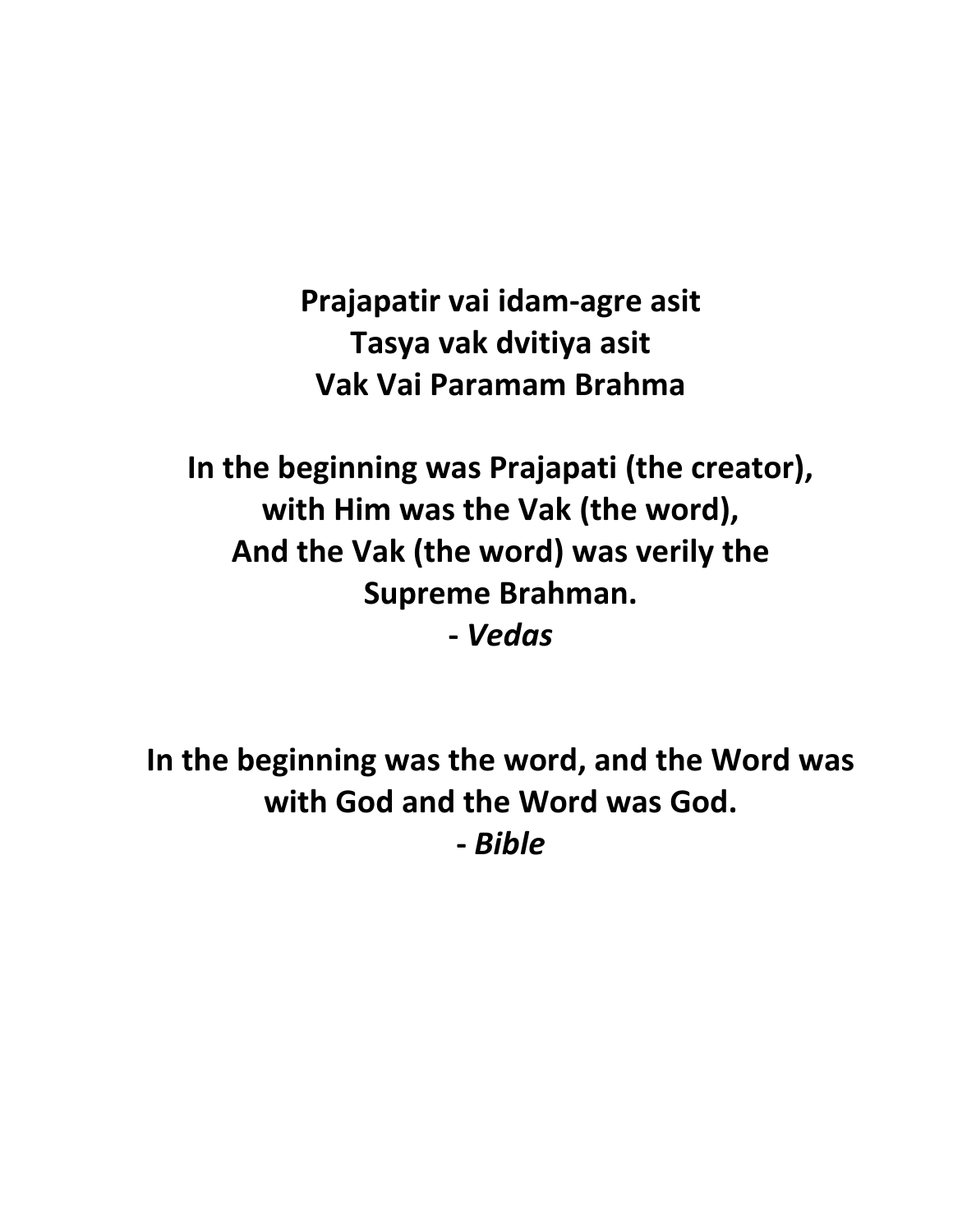**"Science without religion is lame, religion without science is blind." - Albert Einstein**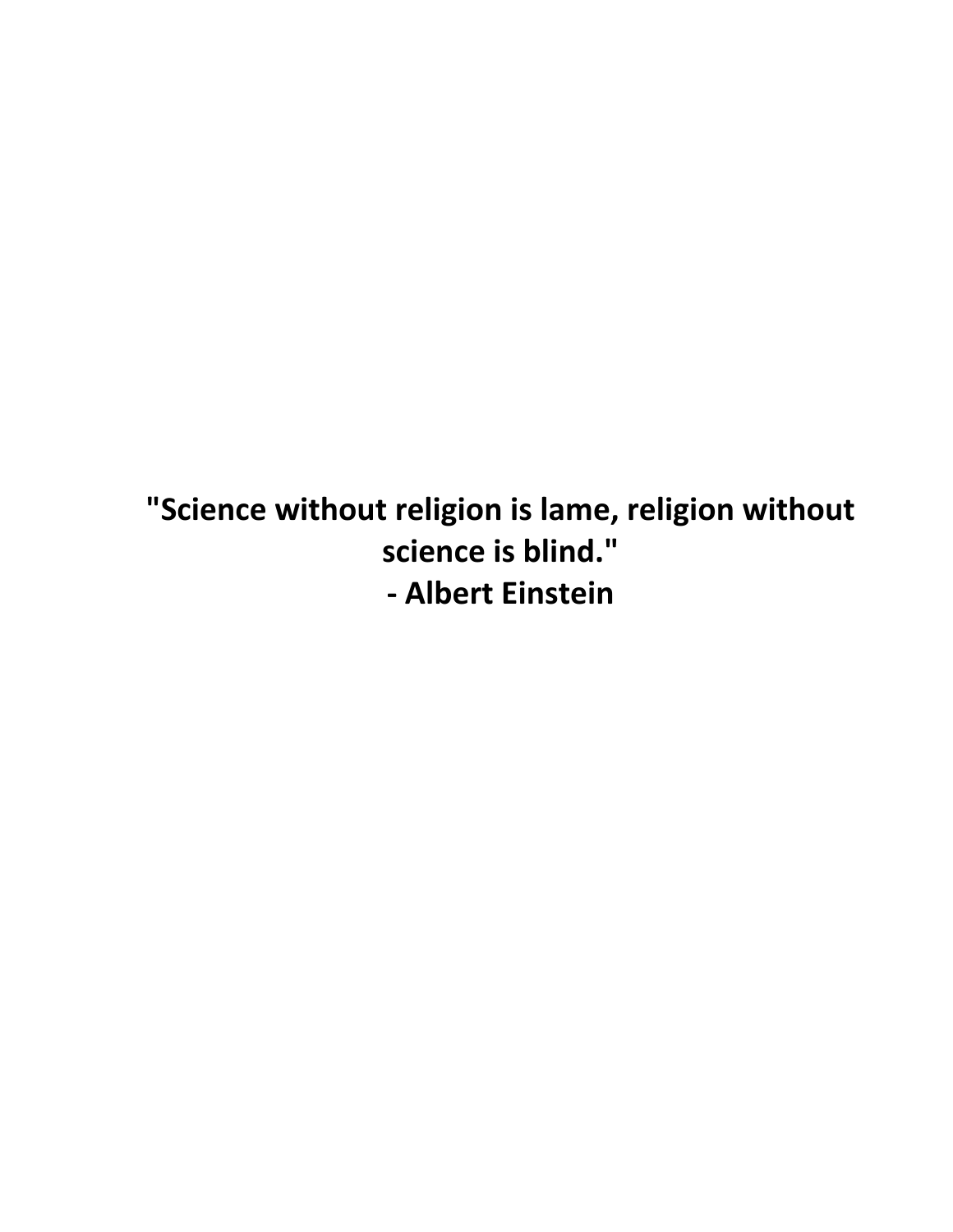# **INTRODUCTION**

The inner sound has also been developed as a spiritual path or reference point in almost all the religions, traditions and philosophies worldwide. It has been said that it goes by the following names in these various scriptures and philosophical works:

AUM, Naad, Akash Bani and Sruti in the Vedas Nada and Udgit in the Upanishads Akshar in the Bhagavad Gita The music of the spheres taught by Pythagoras Sraosha by Zoroaster Kalma and Kalam-i-Qadim in the Qur'an Word and Water of Life in the Bible The Divine Wine and HU by the Sufis Hari Ras and Amrit by Saints and Mystics Naam, Akhand Kirtan and Sacha Shabd in the Guru Granth Sahib

Logos in Greek and Hebrew metaphysics, the unifying principle of the world.

It is called variously as Sruti or Shruti (that which is heard), Shabd (word) or Akash bani (voice from the heaven), Sraosha (music of the beyond), Harmony, Logos, Kalma or Bang-i-Ilahi (call from God) or Nida-i-Asmani (heavenly sound).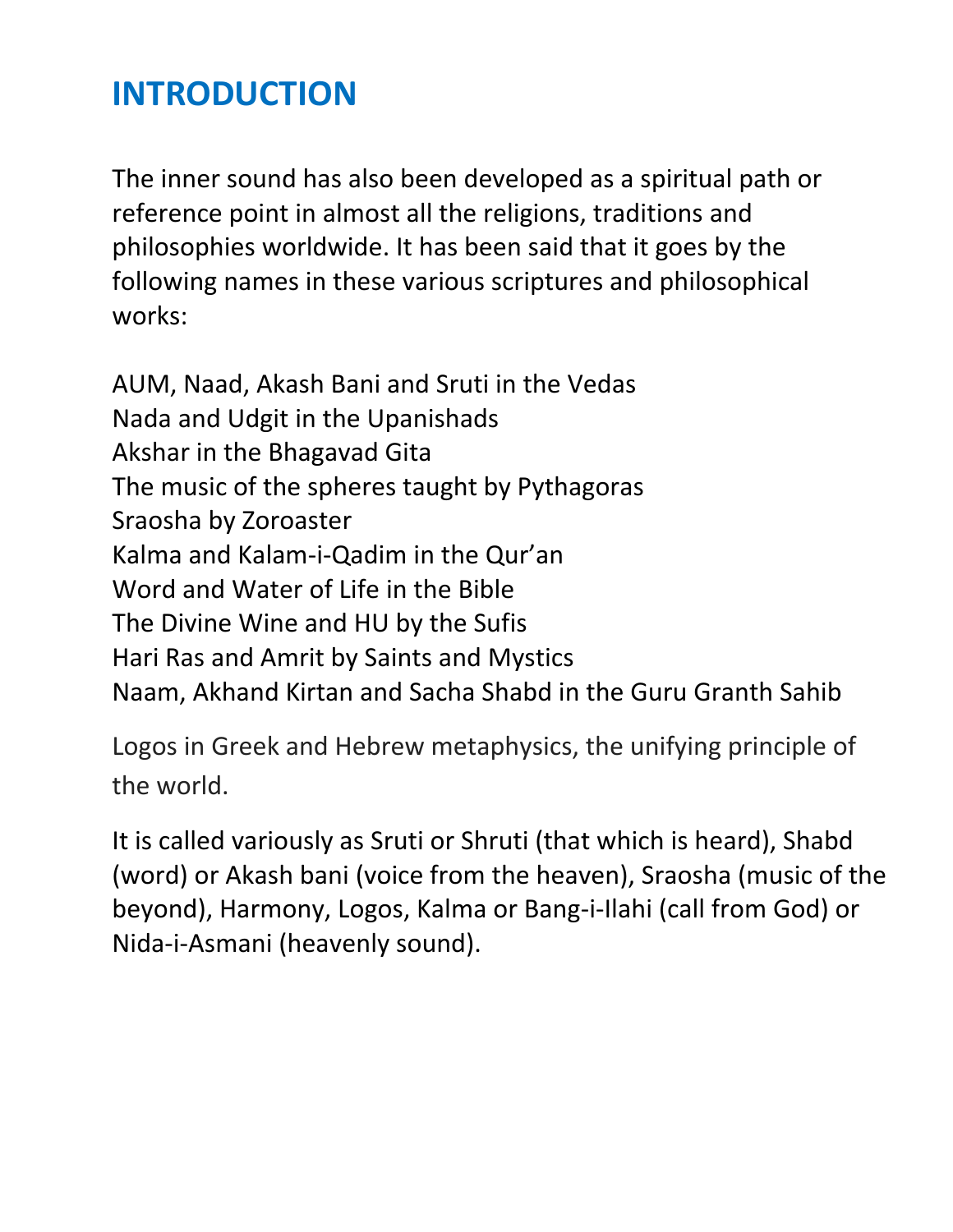Interestingly, almost all the religions and spiritual philosophies have been giving various names to THE ONE that cannot be named. Some call it AUM, Brahmn, Atma, Allah, God, Father, Mother, HU, Shabd, Tao, Word of the Almighty, Self, Awareness, Consciousness, etc. The list can go on and on. But the direction towards which all these names are pointing is ONE and the same.

According to the Vedas, one of the most scientific and oldest scriptures known to mankind, the whole creation was made through Naad (Sound). It was also referred to as "Akash Bani" (voice coming down from the Heaven). In the Nad-Bind Upanishad, for instance, the subject is dealt with in very lucid manner. The symbolic representation of this Naad (Sound) is AUM, the essence of all Vedas. Almost all the Vedic mantras recited during various religious ceremonies starts with and ends at AUM, the sound of Creation, Preservation and Dissolution.

The Upanishadic sages have described it as "Pranava" or that which can be heard through the pranic vibrations, without the help of tongue, lips and palate, for it is reverberating of itself in and out of space.

In Chapter 6 of the Maitreya Upanishad it is stated that there are two Brahms, one Shabd Brahm, one has to meditate, in the first instance, on the Shabd Brahm which has different kinds of Sounds that can be heard within by stop-cocking the ears with the thumbs; and by this means one can cross over to the Ashabd or Gupt Brahm, a state beyond the three Gunas and the three mental conditions, and called Turiya Pad or Super-Sensual plane.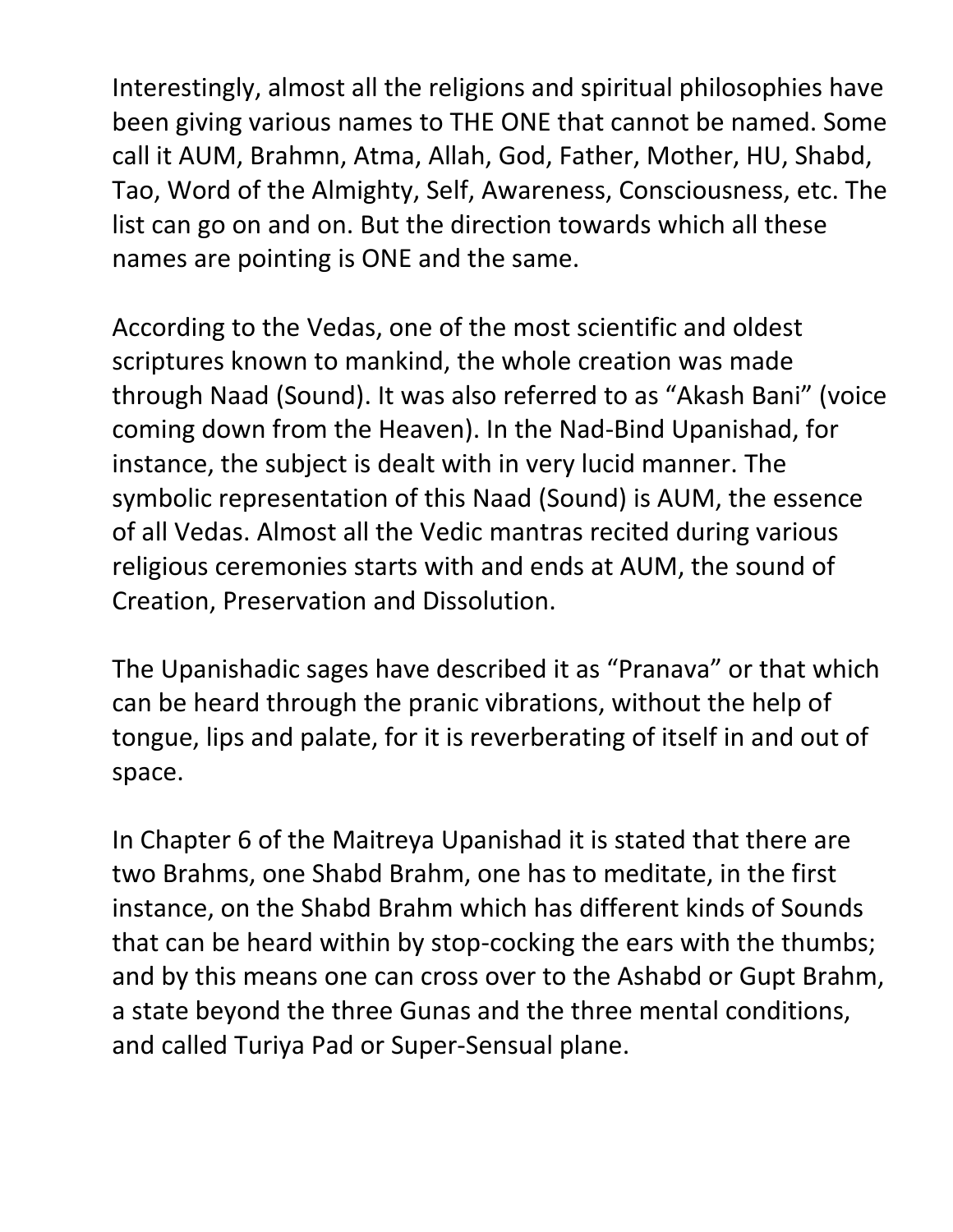In Yog-sandhya, it is enjoined that a yogin, practicing yogic disciplines, ought to close his ears with the thumbs and listen within him to the musical strains of the Chidakash or mental horizon and thereby still the mind and attain the Turiya state and merge in the Avyakat.

In Chhandogya Upanishad it is mentioned that Nad (heavenly music) springs from the universal Sun (of Brahmand) and that this secret was given by Ingris Rishi to Krishna, the darling son of devaki.

Whatever is spoken or heard is 'Shabd (word)', and it reveals the real nature of things and explains the hidden reality or mystery thereof. But in the terminology of the saints and mystics, the term "Shabd" has a much deeper significance, quite different from its commonly accepted meaning.

Shabd, the Inner Sound principle is All-Conscious, All-Pervading and too subtle for the ears, the tongue and the pen. It is an Unwritten Law and an Unspoken Language. It is self-existing, self-sustaining and self-supporting and yet is the very life of all that exists both in the animate and inanimate creations. But it can be realized in the deepest depths of the soul, for the two are of the same essence, the soul being but a drop of the Ocean of All-Consciousness.

Chozen Bays, the Zen Master of Great Vow Zen Monastery in Oregon, has spoken of how she feels this very sound, and the deep listening to it, are the basis of Hakuin Ekaku's famous koan: "Two hands clap and there is a sound; (but) what is the sound of one hand?"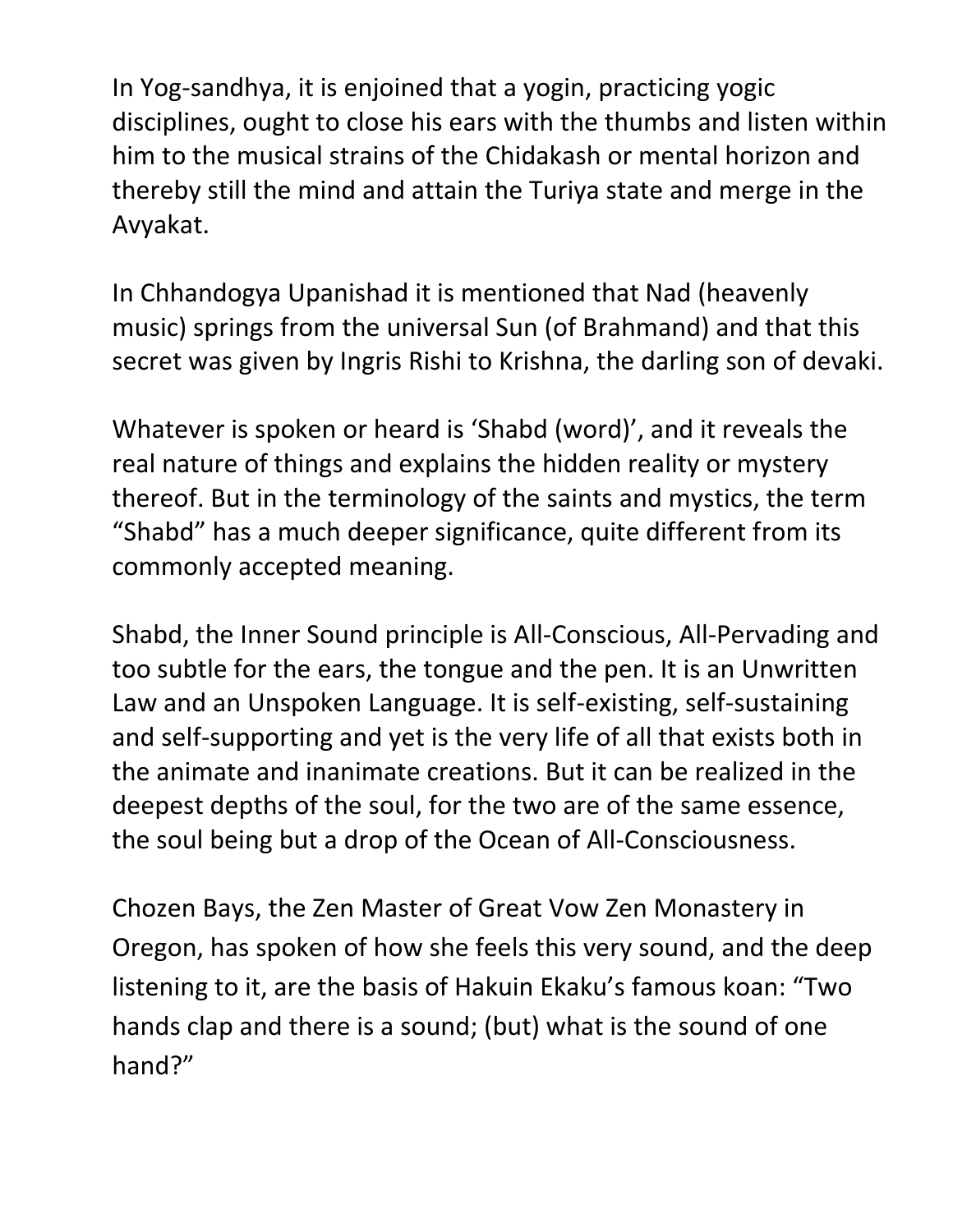"This Koan, the Sound of One Hand, has become trivialized in the west, but its actual meaning is very profound. The Koan is a question that cannot be answered by our usual method – by thinking. It asks us to undertake deep listening, to listen as we never have before, to listen not only with our ears but with our entire being, our eyes, our skin, our bones and our heart. Deep listening requires complete receptivity. This means that nothing is being broadcast. There are no outflows. Deep listening asks us to quiet the body, the mouth and the mind. Our thoughts must be silent. Impossible, you might say. It is not impossible, not when your thoughts are in the way of your listening. This is absorptive listening, complete absorption in Sound."

The ancient Greeks also spoke of the Inner Sound. In the writings of Socrates, we read that he heard within him a peculiar Sound which pulled him irresistibly to higher spiritual realms.

Pythagoras also talked of Sound. Plato spoke of It as the "Music of the Spheres". In the Greek language we have the term Logos, from "logo", to speak, which stands for the "Word" or Second Person of the Trinity. This term Logos also figures in both Hebrew and Christian philosophy and theology and in its mystic sense is used both by the Hellenistic and Neo-platonist philosophies. St. John has used the term "Word".

In the Chinese scriptures, it is known as Tao. Lao Tzu, in the fourth century B.C., used the word Tao meaning "Road" or "Way" to denote the Hidden Principle of the Universe. In the Avestic writings of Zoroaster, the Persian prophet of life, we come across the word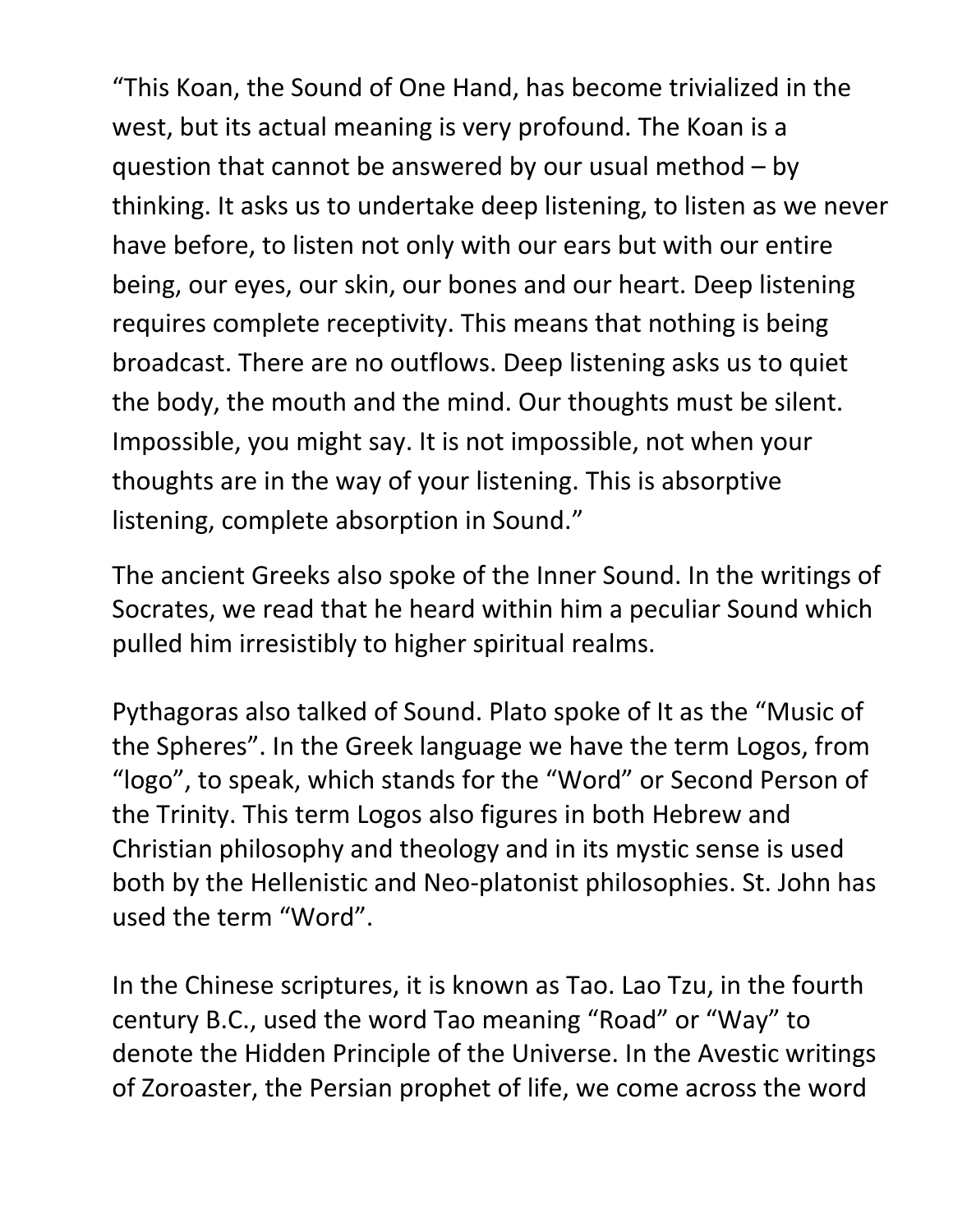Sraosha, which stands for the angel of inspiration that inspires the Universe. It is a Power apart from the six spiritual Powers of which Zoroaster speaks. It is the cult of Eternal Life and is from the Sanskrit root "Shru" (to hear) and means that Power of God which can be heard. In the Zend Avesta, we have an invocation to Mazda praying for the gift of Sraosha for those whom He loves.

In our own times from Sant Kabir and Guru Nanak down to Guru Gobind Singh, and many others preached of Shabd (word).

Madam Blavatsky, the founder of the Theosophical Society, has described It as the "Voice of God". In the Masonic Order we hear of It as the "Lost Word" in search of which the Mason Masters set up their Order.

Hazrat Inayat Khan, a modern Sufi mystic, tells us that this creation is nothing but the "Music of God" for It is the outcome or manifestation of His Power. He calls it Saute Sarmadi or the intoxication vintage from the Garden of Allah (God).

In the Muslim and Sufi scriptures, It is variously described as Kalami-Ilahi (The Voice of God) Nida-i-Asmani (the Sound from Heaven), Ism-i-Azam (the Great Name), Saut-i-Sarmadi (the Intoxicating Sound), Saut-i-Nasira (the Sound Melodious), Kalam-i-Majid (the Great Commandment) and Kalam-i-Haq (the Voice of Truth) which can be heard inside, and It was taught as Sultan-ul-Azkar or the King of prayers. We have innumerable references to this Sound in the teachings of the Mohammedan fakirs.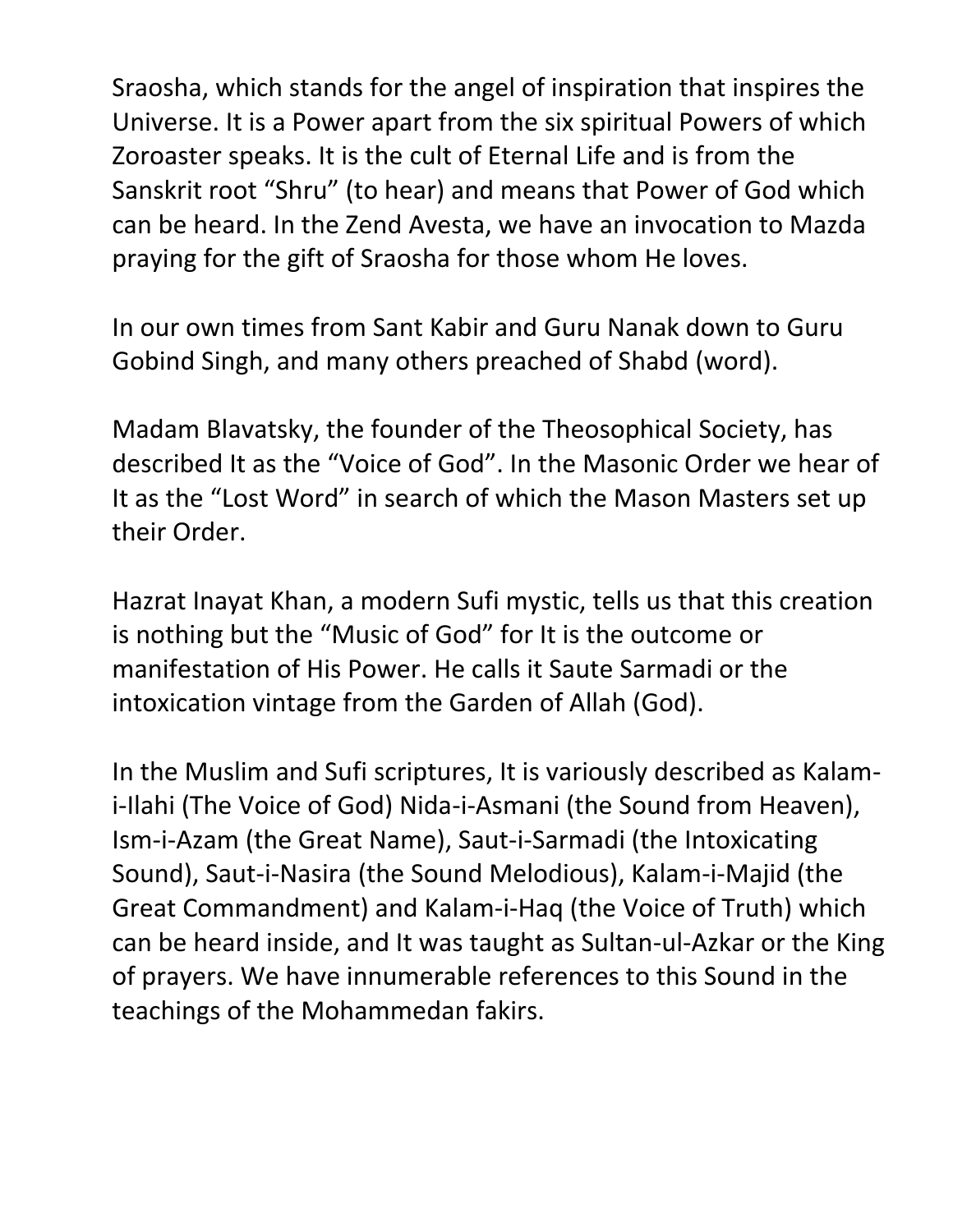#### **All Master-Souls, whether Hindus, Muslims, Christians, Sikhs and countless others, were conversant with the practice of the divine soundless sound.**

The Sublime Sound cannot of course be heard by the physical ears. There is a way for our listening to the divine music which can be heard by the inner faculty of transcendental hearing. Though science has not yet been able to probe into this mystery, yet it can be resolved and experienced by actual experimentation in the laboratory of the Self with the instruction and guidance of the Saints. The results of recent scientific investigations have now revealed the presence of rhythmic motion even in atoms, and scientific findings are every day coming closer to reality.

#### **THE QUANTUM PHYSICS**

In the past decades quantum science has demonstrated that our physical reality cannot be separated from our conscious awareness of it. In addition quantum science discovered an all-pervasive energy field that permeates the entire universe, **the Zero Point Field**.

From this energy field sub atomic particles jump in and out of existence all the time. The material world does not seem to be as solid as we thought it was. Empty space is not empty at all. The vacuum is actually a plenum (completely filled). It contains an abundant amount of energy, the zero point energy. There is a cosmic dance of energy back and forth between the physical realm and the zero point field, a constant creation and destruction of matter from the void.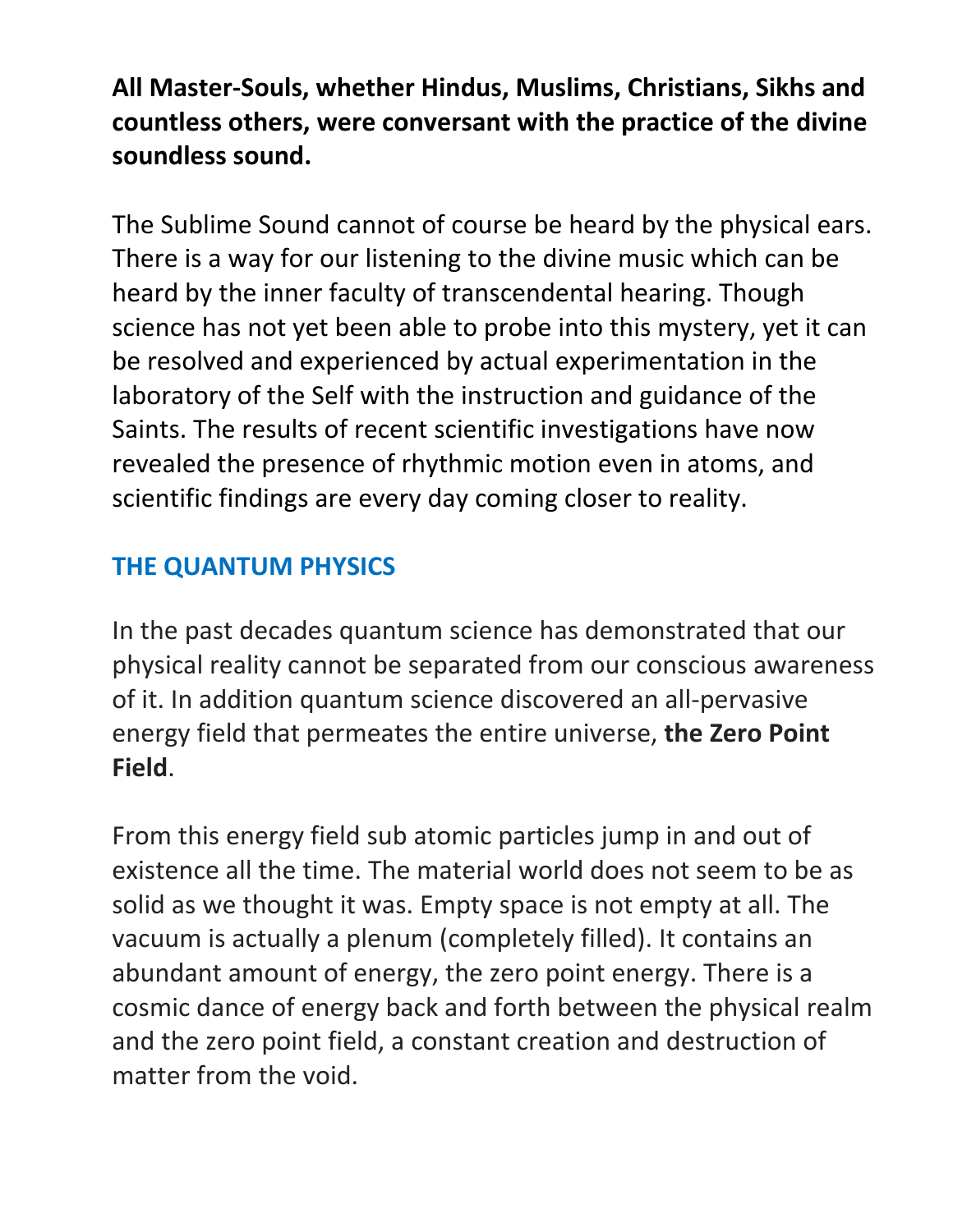According to the relativistic quantum field theory, particle and field are complementary manifestations of one and the same thing. Reality is nothing but the transformation and organisation of the field quanta. Particles are interactions between fields, and are ephemeral manifestations. They only appear to be substantial as a result of the dynamic, energetic interplay of the quantum fields. All types of particle-pairs are constantly generated and absorbed by the field. The "dance" of all possible particles, may be regarded as the fundamental activity of Nature.

"Nothing is more important about the quantum principle than this, that it destroys the concept of the world as 'sitting out there', with the observer safely separated from it by a 20 centimeter slab of plate glass. Even to observe so miniscule an object as an electron, he must shatter the glass. He must reach in. He must install his chosen measuring equipment. It is up to him to decide whether he shall measure position or momentum. To install the equipment to measure the one prevents and excludes his installing the equipment to measure the other. Moreover the measurement changes the state of the electron. The universe will never afterwards be the same. To describe what has happened, one has to cross out that old word 'observer' and put in its place the new word 'participator'. In some strange sense the universe is a participatory universe."

> - *John Wheeler's Words From the Book "The Tao of Physics" by Fritjof Capra*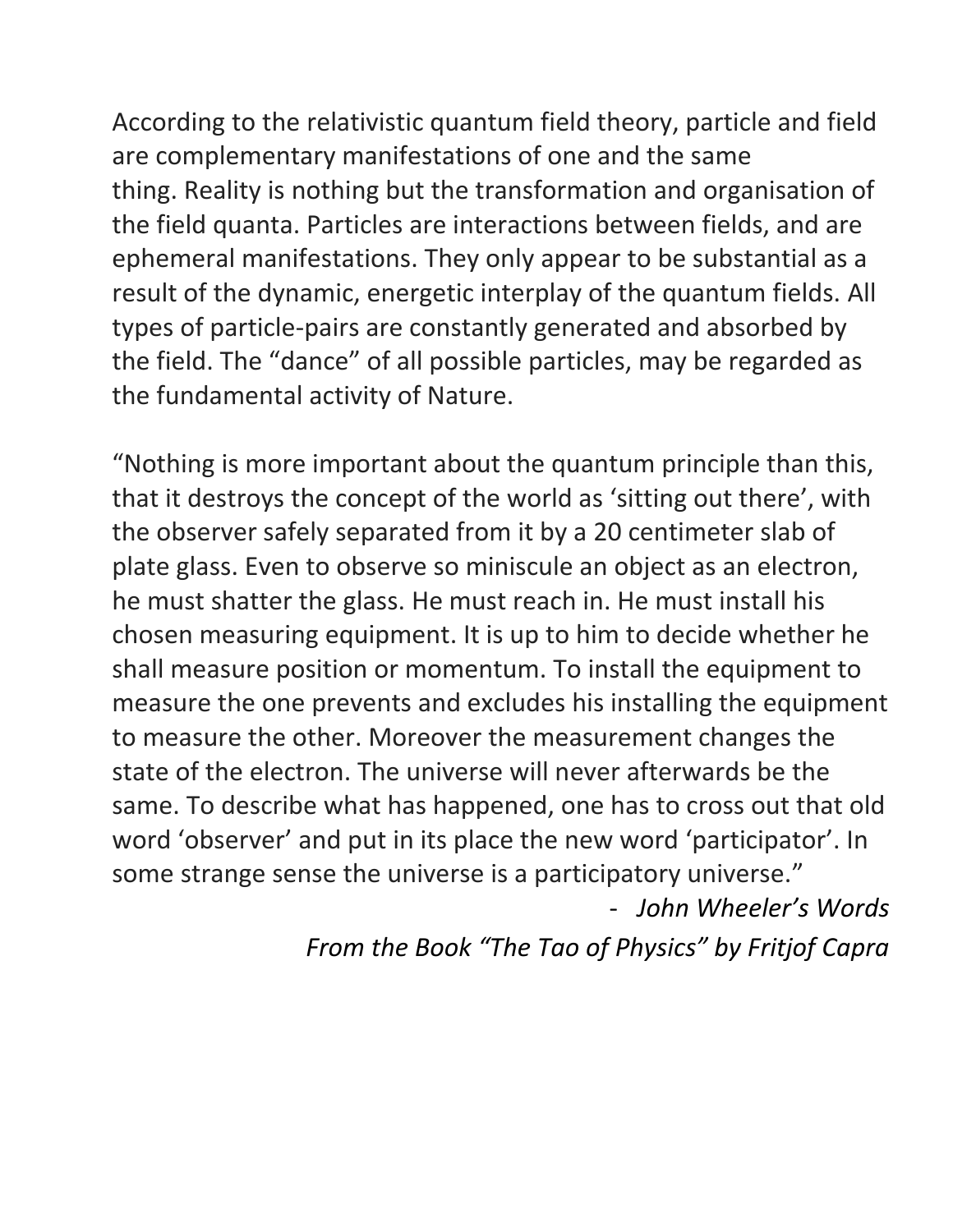# **QUOTES**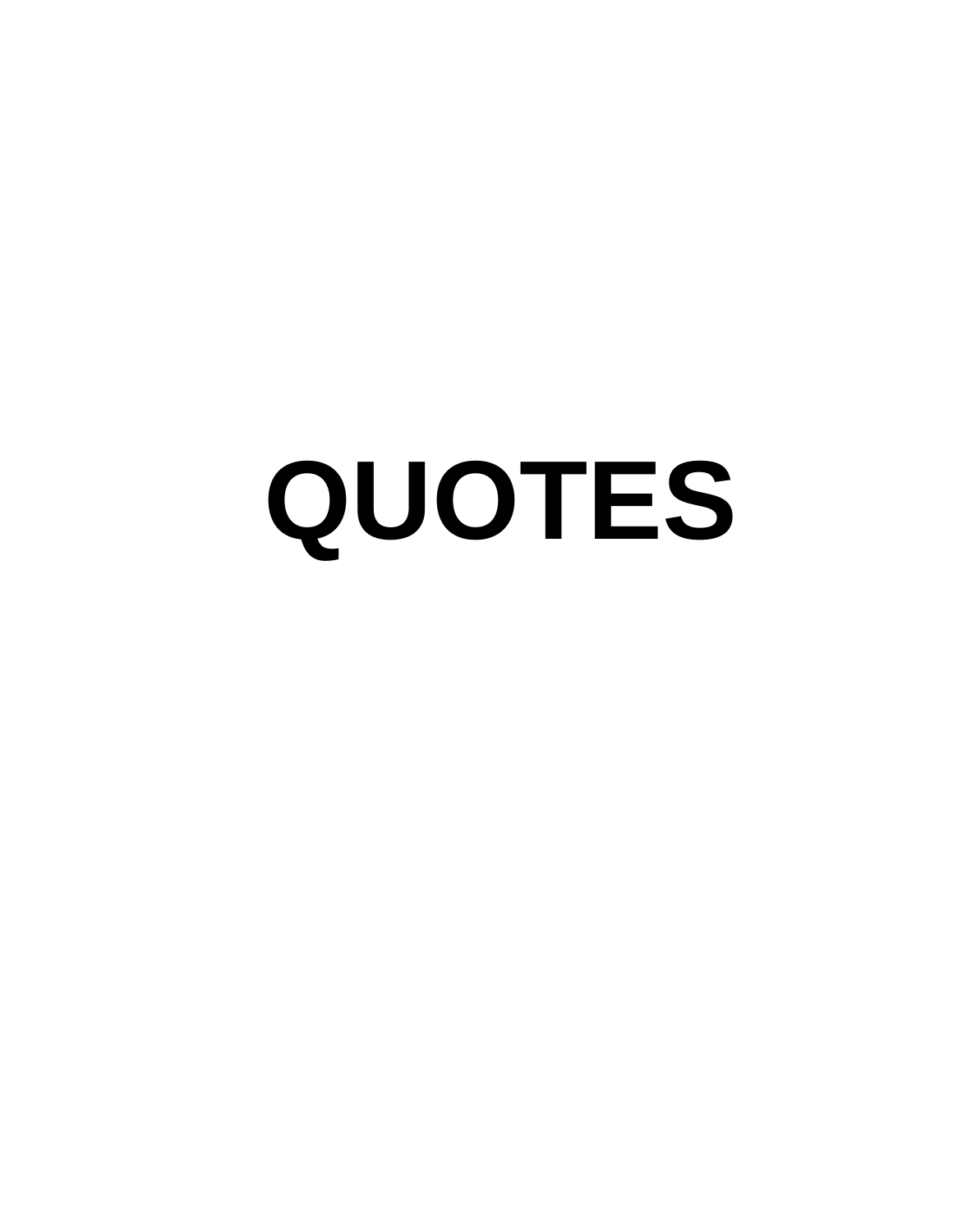#### **THE VEDAS**

Let yogi sit on Sidh Asan and while practicing the Vaishnavi Mudra, should hear the sound through his right ear.

By communion with the Word, he will become deaf to the external sounds, and will attain the Turiya Pad or a state of equipoise within a fortnight.

First the murmuring sounds resembling those of the waves of the ocean, the fall of the rain and the running

Rivulets and the Bheri will be heard intermingled with the sounds of the bell and conch.

- *Nad Bind Upanishad*

Though He is beyond speech and mind, yet one can Experience and realize Him by going beyond speech and mind. - *Brahm Upanishad*

He is the Immutable, the Supreme and the Self-Luminous, And knowing Him one transcends death; there is no other way to freedom…

He is to be realized in the cave that shines.

- *Kaivalaya Upanishad*

-

Meditation on Nad or the Sound Principle is the royal road to salvation.

- *Hansa Naad Upanishad*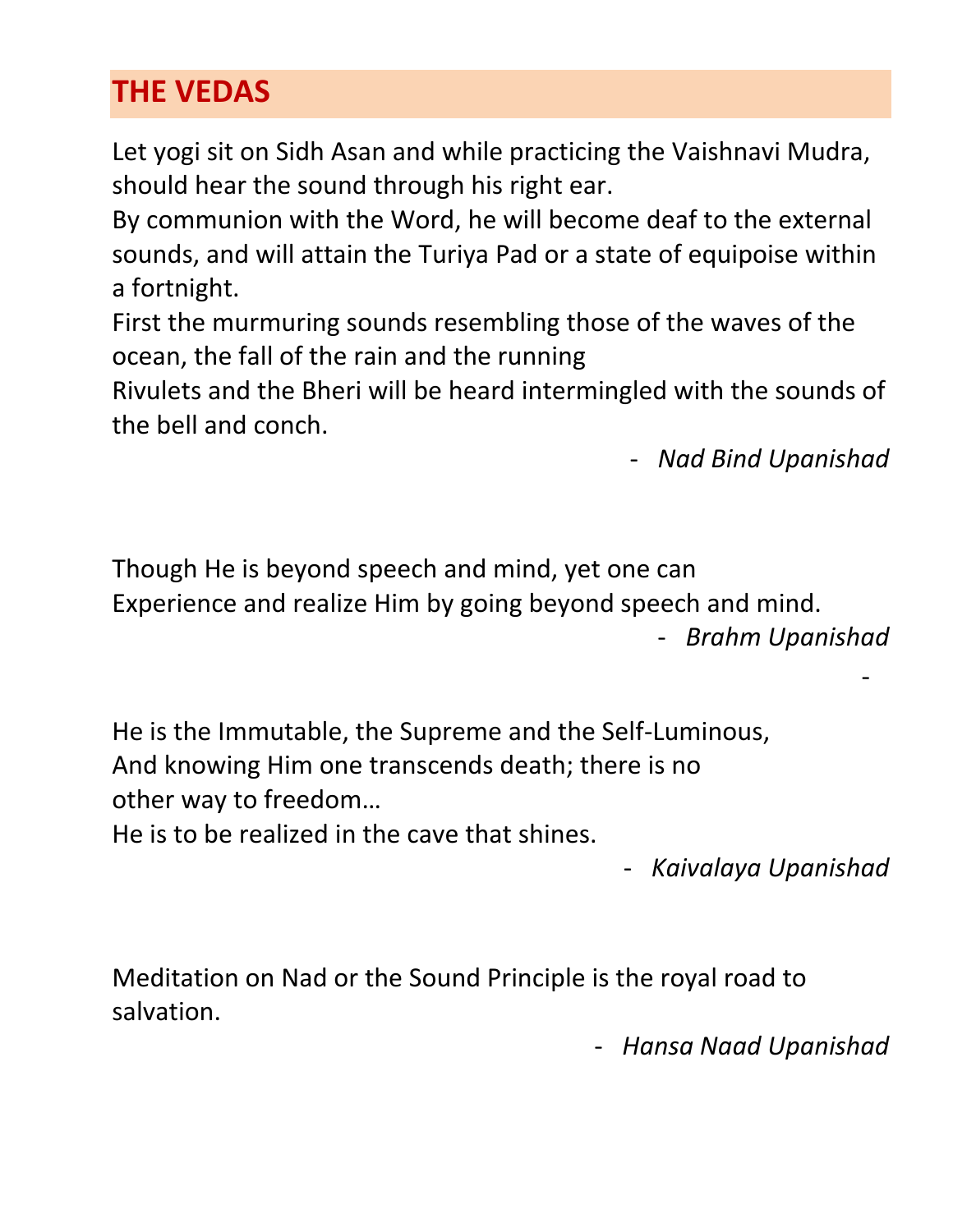Like the butter hidden in milk, the Pure Consciousness resides in every being. That ought to be constantly churned out by the churning rod of the mind.

- *Amritbind Upanishad*

Shabd is Brahm and "Silence" too is Brahm, Brahm alone is vibrating everywhere.

- *Sama Veda*

All Devas (Gods) have their adobe in me (Vak or Word), and I look after each one of them. I am the efficient and the material cause of the very creation and I am sustaining the same. I am Knowledge and Enlightenment.

- *Rig Veda (Vak Devi)*

I (Vak or Word) am the Creator of all regions and the demons and I am all-pervading like the Pranas or vital airs in all forms and bodies. I occupy all space and girdle the Universe in the form of ether. In fullness I exist here, there and everywhere, beyond the earth and sky with hosts of solar systems; and by the power of my inherent nature, they have assumed all forms and all colors.

- *Atharva Veda (Vak Devi)*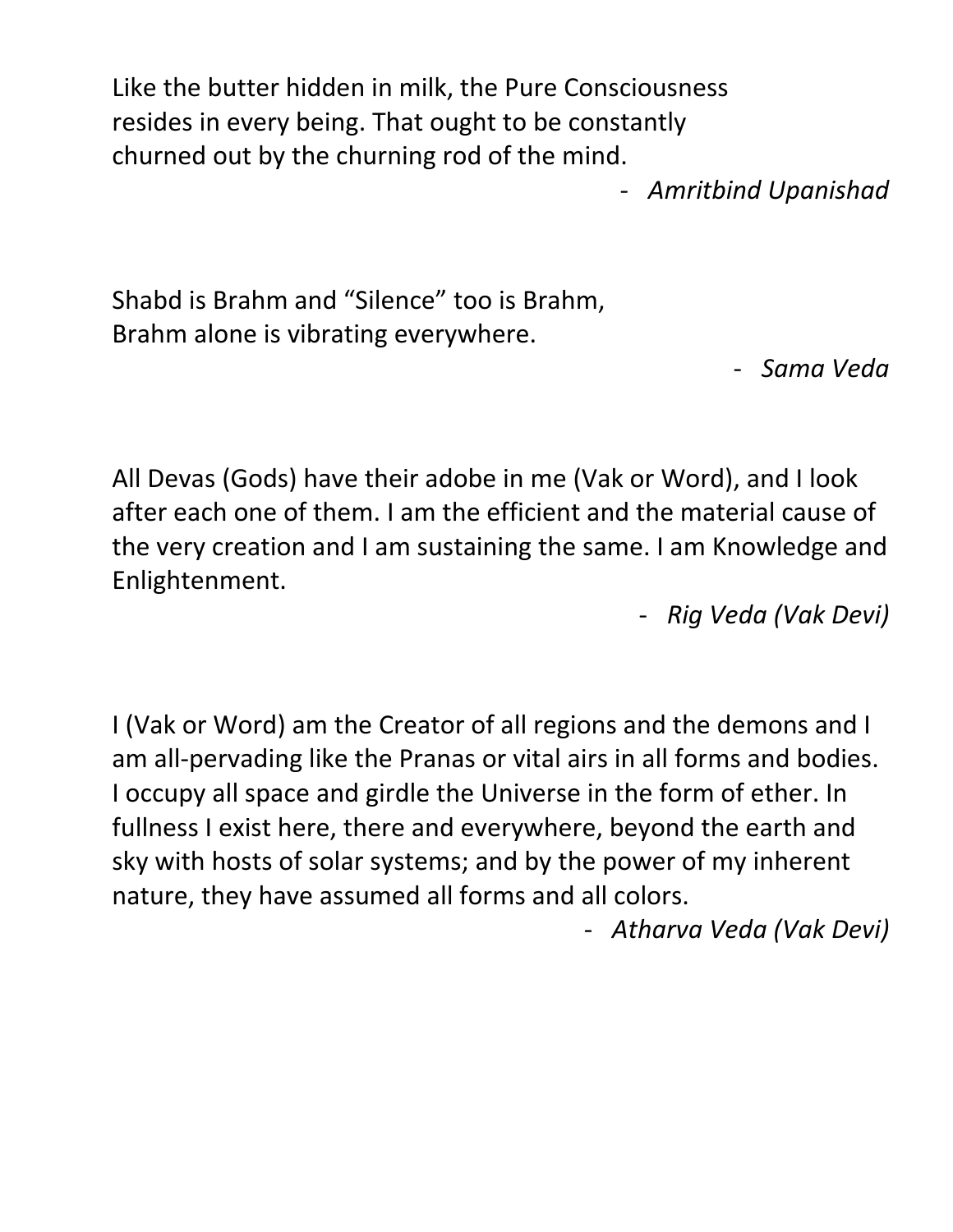## **ISLAM & SUFISM**

All space is filled with *Saute Sarmad* or the "Abstract Sound." The vibrations of this Sound are too fine to be either audible or visible to the material ears or eyes, since it is even difficult for the eyes to see the form and colour of the ethereal vibrations on the external plane. It was the *Saute Sarmad*, the Sound of the abstract, which Mohammed heard in the cave, Ghar-e-Hira, when he became lost in his ideal. The Koran refers to this Sound in the words: "Be and all become" (*Kun-feu-kun*). Moses heard this very sound on Mount Sinai (*Koh-i-Toor*), when in communion with God. The same word was audible to the Christ when absorbed in his Heavenly Father in the wilderness. Shiva heard the same *Anahad Naad* during his *Samadhi* in the Himalayas. The flute of Krishna is symbolic of the same Sound allegorically explained. This Sound is the source of all revelation to the Masters to whom It is revealed from within and it is, therefore, that they know and teach the one and the same Truth.

- *Hazrat Inayat Khan*

Grow not skeptical, but attune thyself to the sound

Coming down from the Heavens,

Thy soul shall have revelations from afar.

What are these? The glimpses of the Unrevealed; were

I to speak of these sweet melodies,

Even the dead shall rise from their graves.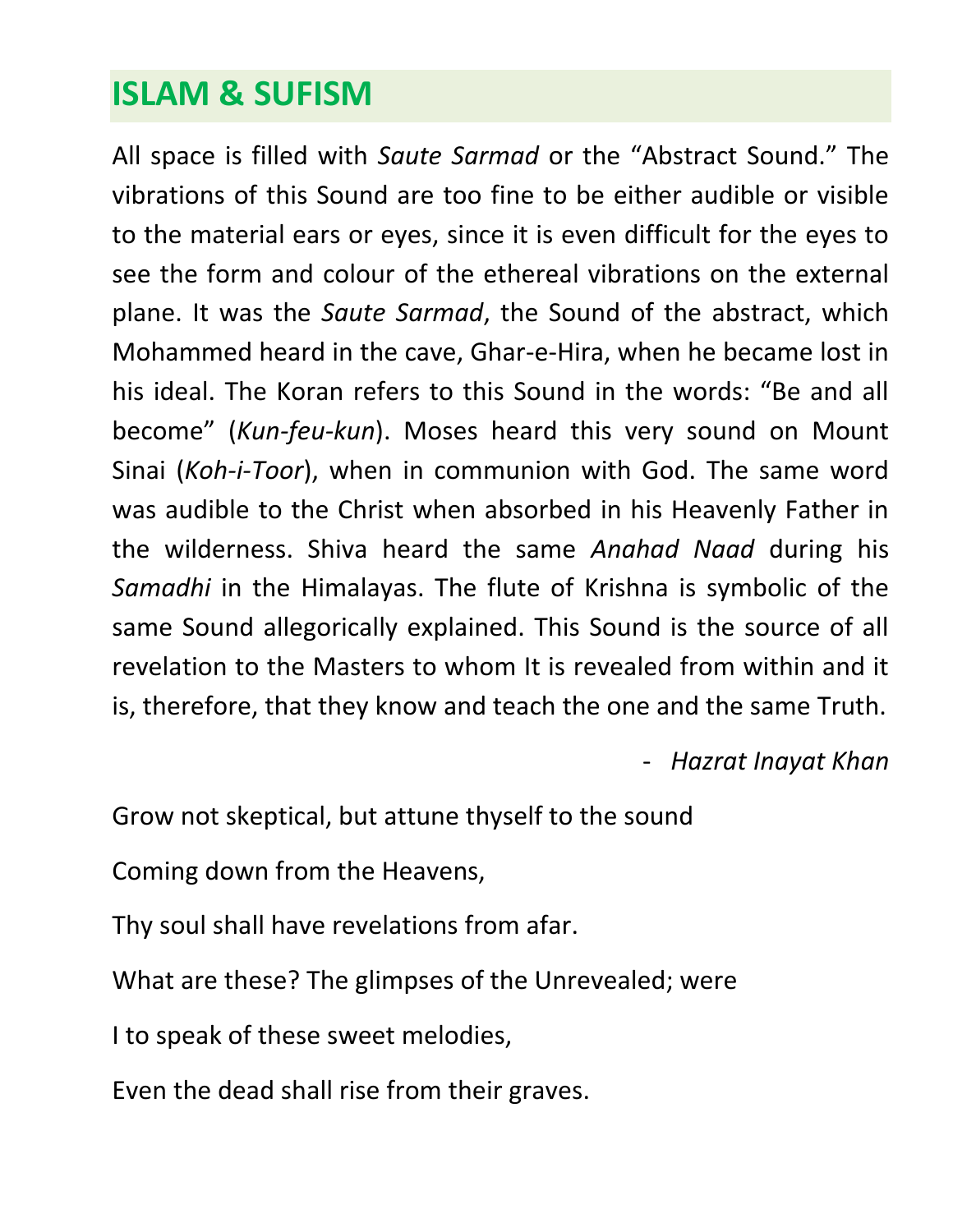Rise above the horizon, O brave soul, and hear the

Melodious Song coming from the highest heaven.

- *Maulana Jalaluddin Rumi* 

Name and the Named are but one,

Light of Name witnesseth His glory.

- *Hazrat Moieen- ud- Din Chisti*

The glory of God's Naam has attuned my body and soul,

The parched and thirsty get honeyed nectar from it.

- *Khwaja Nizam-ud-Din Chisti*

From the turret of the Heaven, a call bids thee Home,

But fallen into the snares thou listeneth not.

No one knows where the Mansion of the Beloved lies,

But sure enough, the chiming of the bells proceeds there from.

- *Khawaja Hafiz*

O God! Show me that place from where the *Kalma* (Sound Principle) proceedeth without words.

- *Shah Niaz*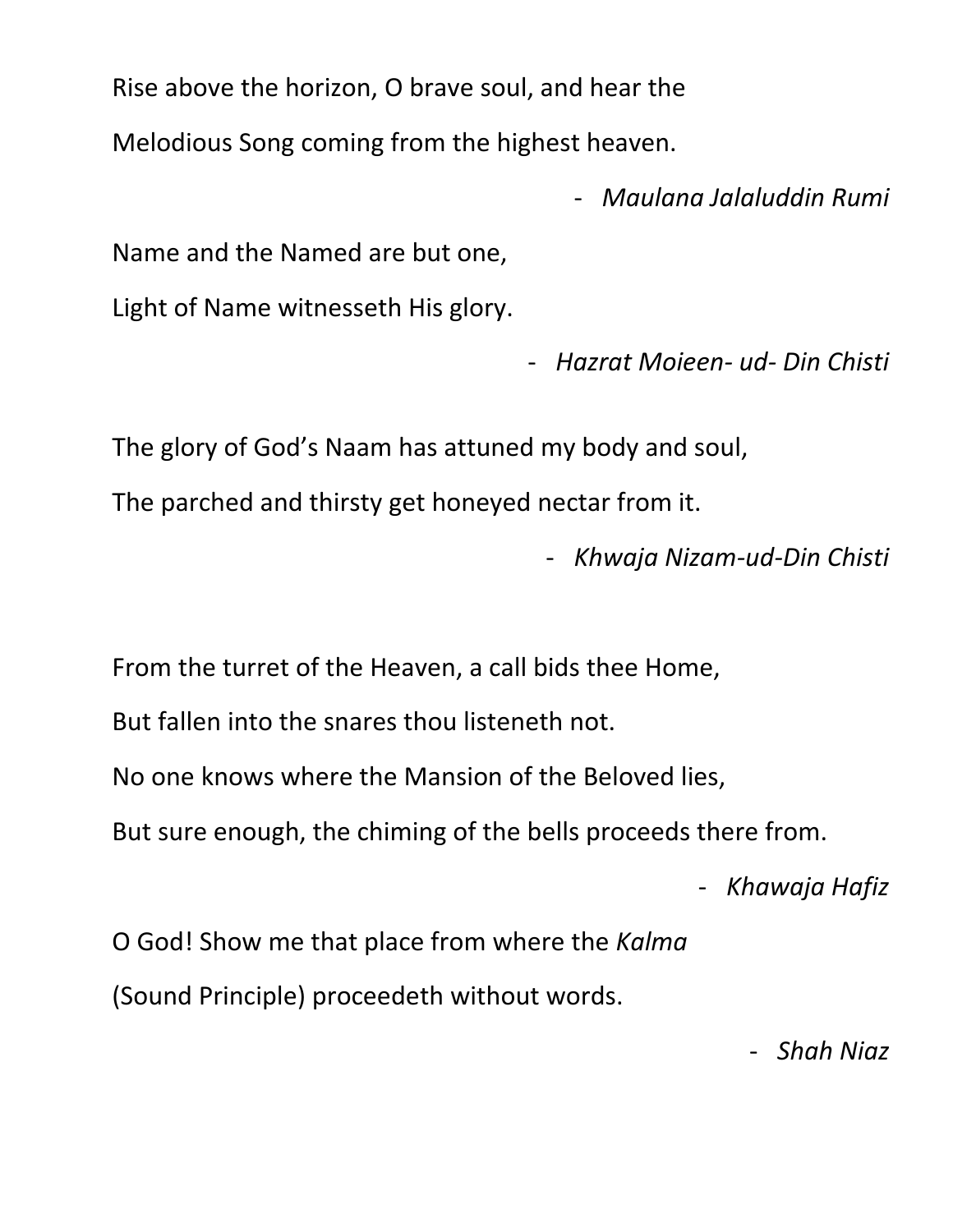O Saqi! Give me that wine which one cannot find even in paradise.

- *Hafiz*

World came into being through *Saut* (Shabd or SoundPrinciple), And from *Saut* spread all light.

- *Shamas Tabrez*

The Great name (ism-i-azam) is the very essence and life of all names.

Its manifested form (Shabd) is supporting the entire creation,

It is the great sea in which we all appear as waves.

He alone can understand this mystery who belongs

to our order.

- *Abdul Razaq Kashi*

The Turks, Kurds, Parsis, Goans and Arabs,

They have all known It without the aid of lips and ears.

Rise above thy mental horizon, O brave soul,

And listen to all call of Music coming from above.

- *Maulana Jalauddin Rumi*

-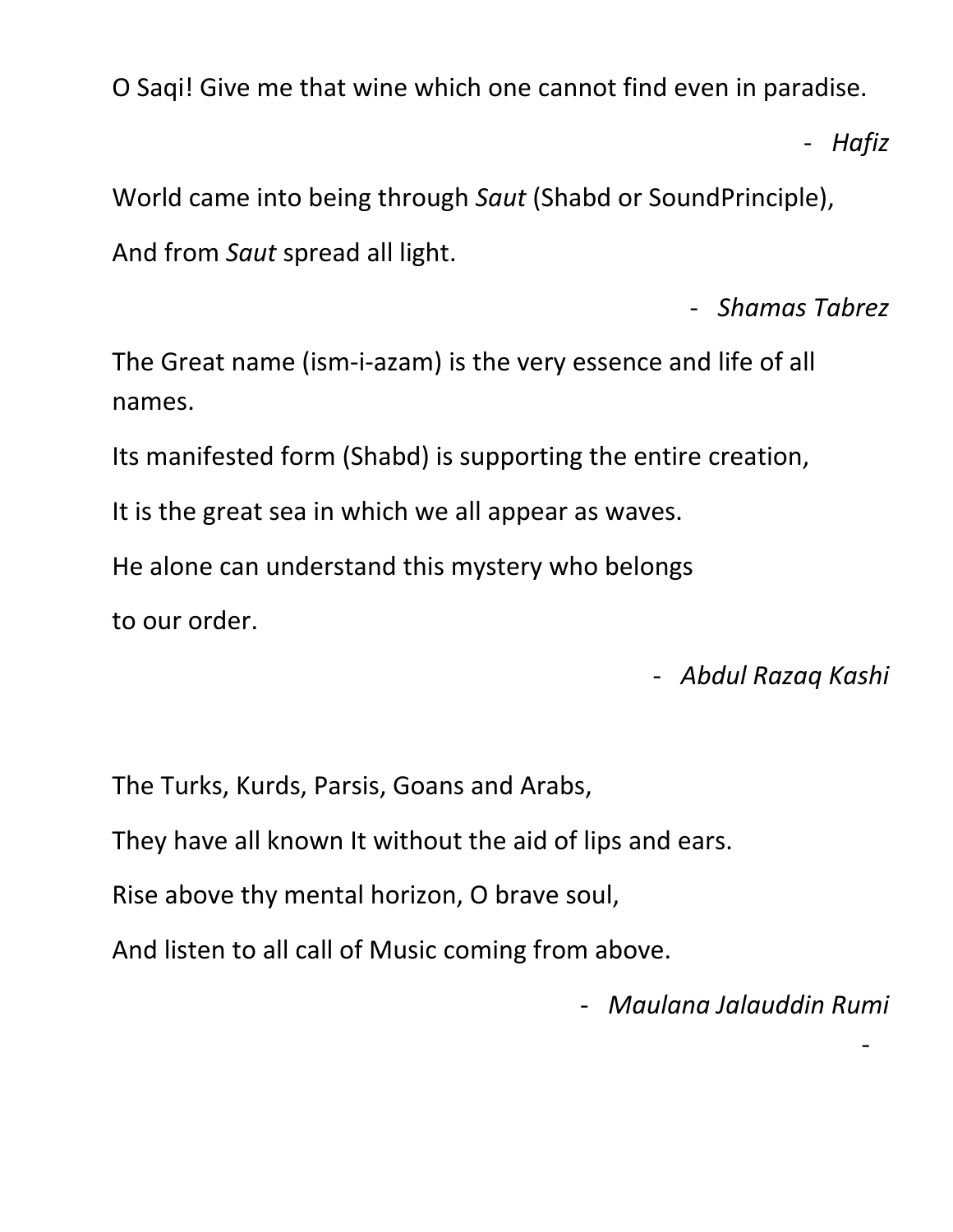Everyone repeats the Kalma orally, by word of mouth, A rare soul may repeat It with the tongue of thought; And whoever repeats It within with loving devotion, He cannot describe it in words.

- *Hazrat Bahu*

The whole world is reverberating with Sound, To listen to It thou must unseal thine inner ears, Then shalt thou hear an Unending Music, And that shall lead thee beyond the confines of death.

- *Shah Niaz*

An unceasing Sound is floating down from the heaven, I wonder how ye are engaged in pursuits of no avail.

- *Hafiz*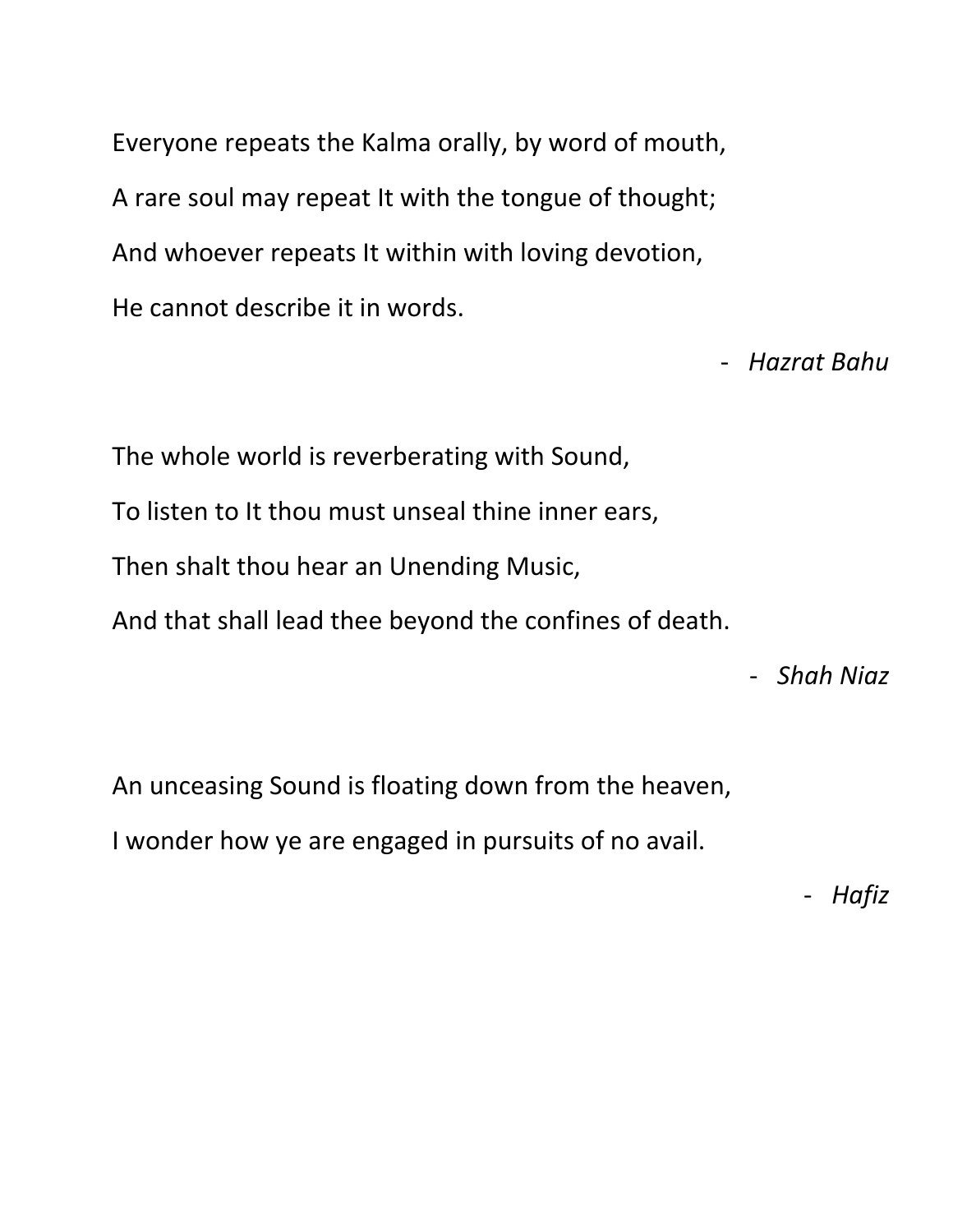Drive away all skepticism from thy mind,

And listen to the strains of heavenly music,

And receive within thee the messages of God,

For these come only by Holy Communion with the self.

The Prophet declared that he heard the Voice of God,

And it fell on his ears as clearly as any other sound,

But God has sealed thy ears,

And so ye listen not to His Voice.

- *Maulana Jalaluddin Rumi*

All the seven heavens are echoing with the Sound, The ignorant do not hear It nor catch the strains.

- *Hafiz*

First is the hum of the bees and the second is the sound of anklets,

The third is that of the conch and the fourth that of a gong

The fifth is a trumpet-blast and the sixth that of a flute,

The seventh is of a *Bhir*, the eight of a *mardang* (drum beat) and the ninth of a *Shahnai (Naferi*).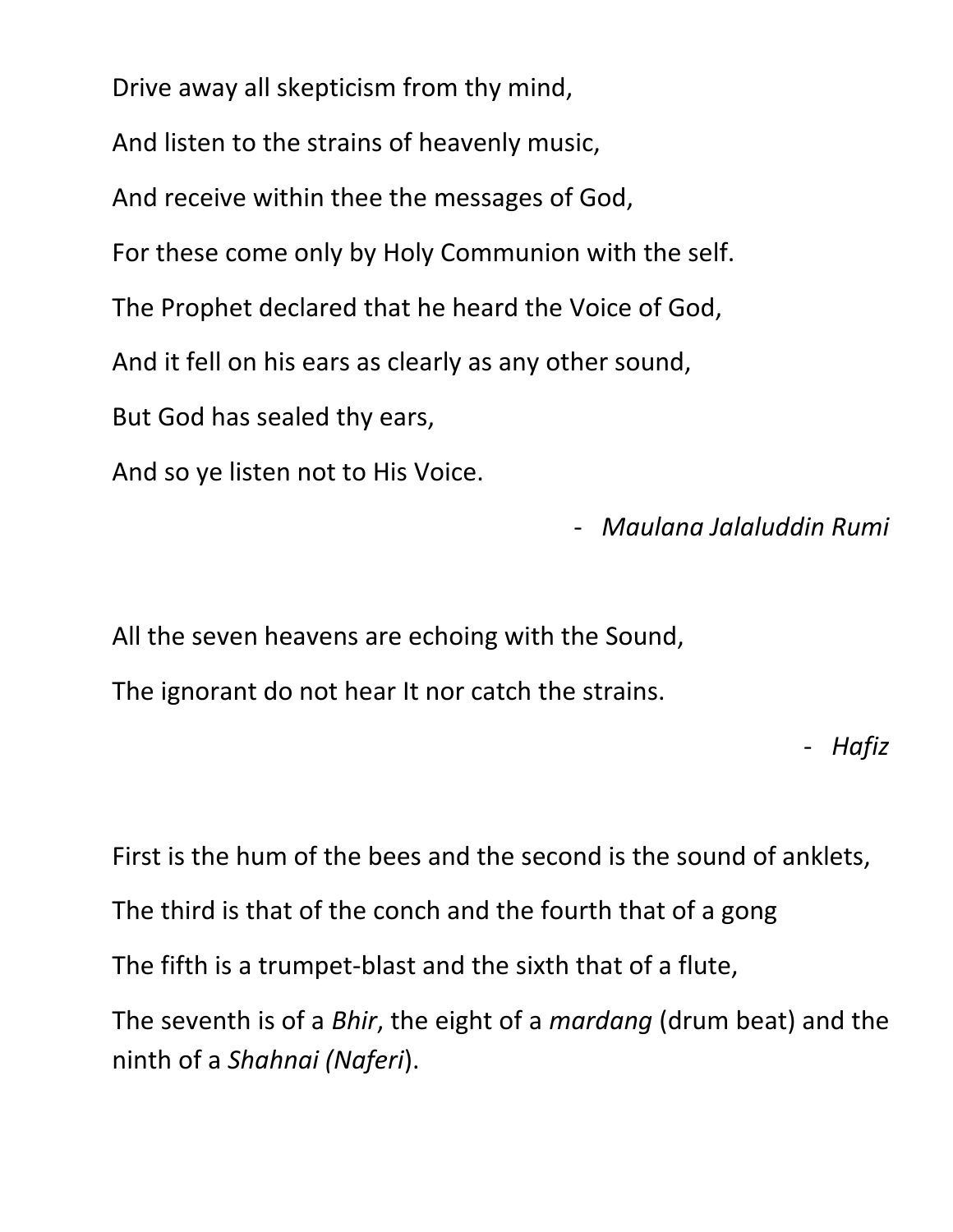And the tenth resemble the roar of a lion,

Such indeed is the Heavenly Orchestra, O Khusro.

In these ten melodies a Yogin gets absorbed,

The senses get stilled and so doth the mind, saith Khusro.

With the flourish of limitless Music within,

All the lusts of the flesh and the deadly sins fly off,

The master too has a wonderful world of his own,

Khusro is now fully engrossed within himself.

- *Amir Khusro, a great scholar and mystic poet (discipline of Kh. Nizam-ud-Din Chishti)*

Sound is pervading the whole world in Its fullness, Ye can surely listen to It with transcendental hearing, This ye can do by closing the outer bodily ears, For surely then shall ye hear the endless song, And It shall take you beyond the sway of destruction and dissolution.

- *Shah Niaz*

-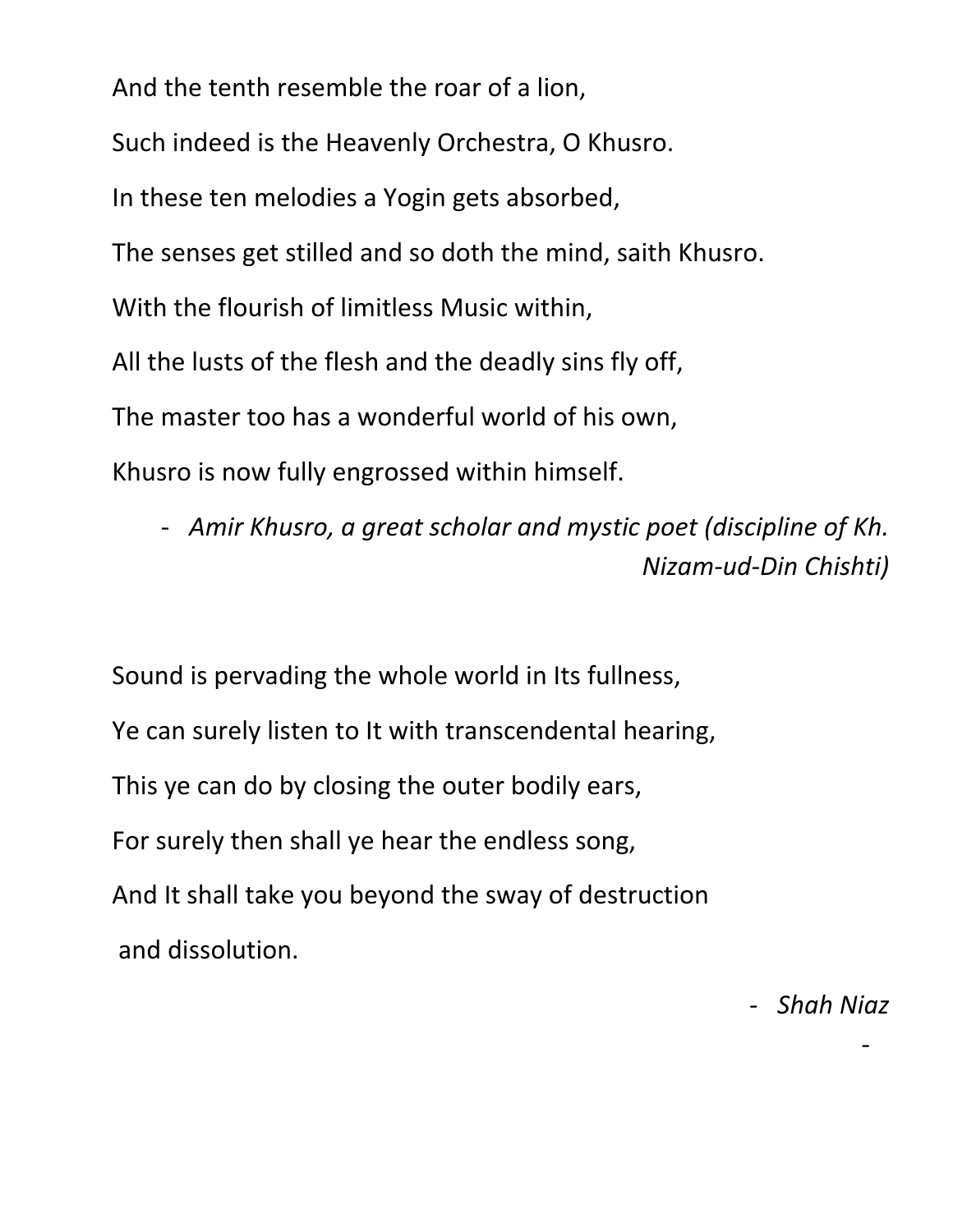There comes a Sound, from neither within nor without, From neither right nor left, from neither behind nor in front, From neither below nor above, from neither East nor West, Nor is It of the elements: water, air, fire, earth and the like; From where then? It is from that place thou art in search of; Turn ye toward the place wherefrom the Lord makes His appearance.

From where a restless fish out of water gets water to live in, From the place where the prophet Moses saw the divine Light, From the place where the fruits get their ripening influence, From the place where the stones get transmuted to gems, From the place to which even an infidel turns in distress, From the place to which all men turn when they find this world a vale of tears.

It is not given to us to describe such a blessed place;

It is a place where even the heretics would leave off their heresies.

- *Shamas Tabrez*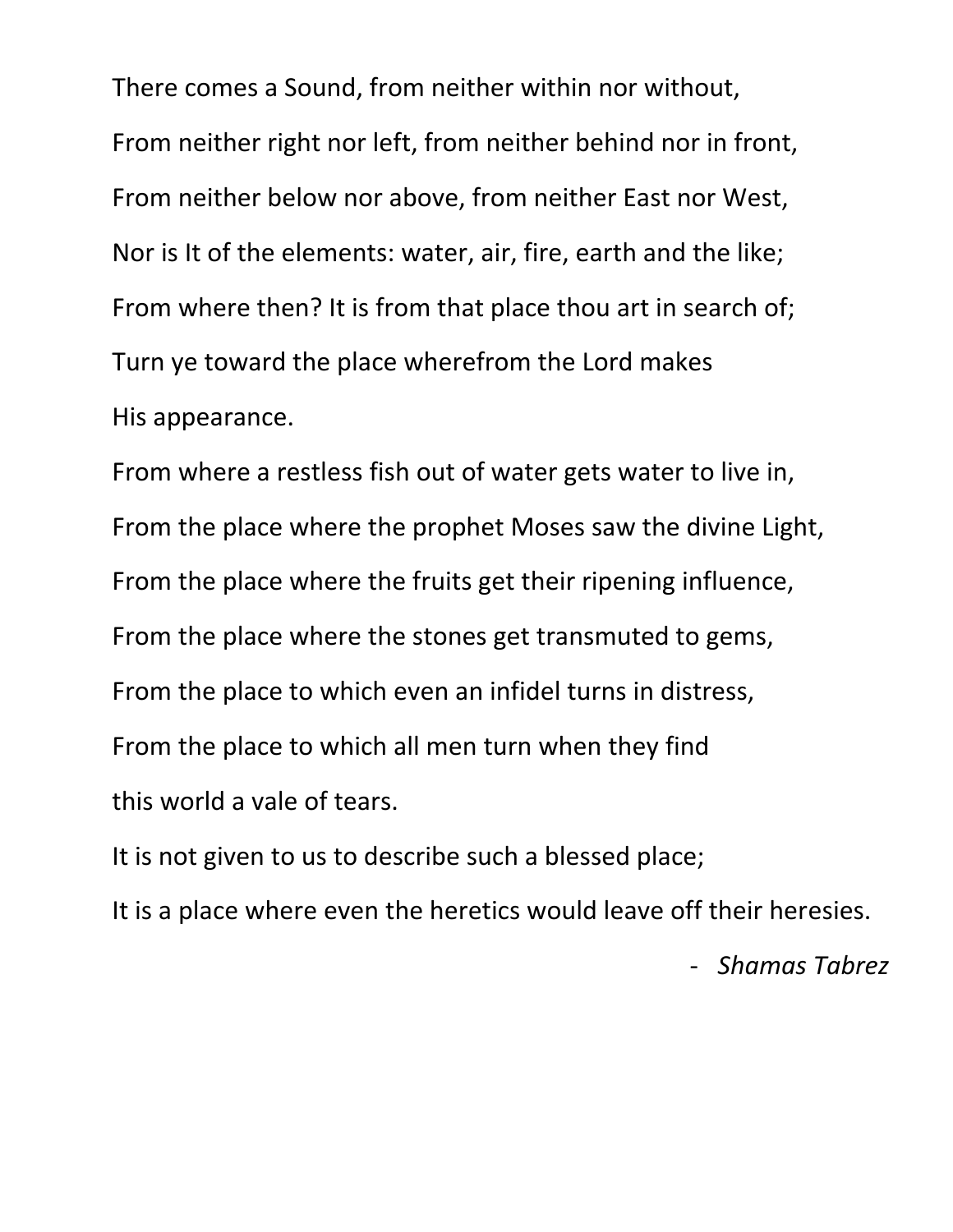God is much nearer than even the life-chord.

In the Koran it is said,

I am nearer to thee than thy life-line.

- *Bulleh Shah*

-

The bells and gongs in the churches and temples are meant to suggest to the thinker the same sacred Sound, and thus lead him towards the inner life.

*- Hazrat Inayat Khan*

# **SIKHISM (Guru Nanak & Sant kabir)**

All sing of the Shabd without realizing that It is Videh or the Bodiless,

No tongue can describe It, but soul may contact It within.

- *Sant Kabir*

-

Without the aid of Shabd, the soul wanders blindfold In ignorance and knows not the Way out.

- *Sant Kabir*

Close thy outgoing faculties, And hear the eternal Melody.

- *Sant Kabir*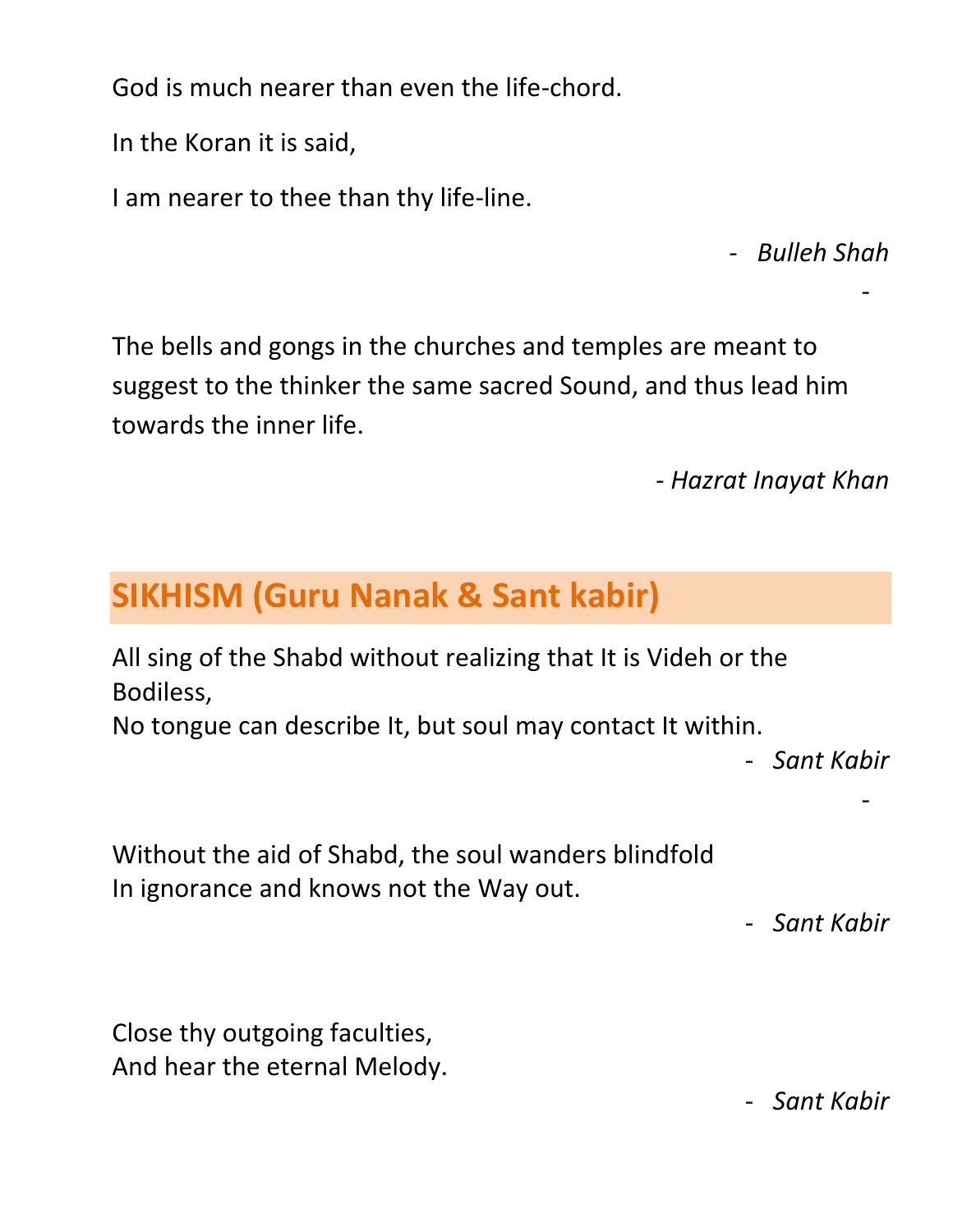Everyone is endowed with the Water of Life, None but the destined one can drink It. - *Sant Kabir* I have got love for the lotus feet of the Lord, Through a saint, the mind has become purified, And I am ever engaged in the Kirtan (Song) of Hari. - *Sant Kabir* One returns not to see his children, friends and the Household, Kabir saith: without contacting the Naam, life goes in vain. - *Sant Kabir* The tuneful trumpet of Thy doorway, Sounds in the middle of my forehead. - *Sant Kabir* By communion with the Naam, one transcends the Limitations of the flesh, And reaches far beyond the realm of the pairs of opposites. All the supernal powers serve but Naam; Blessed with Naam, one becomes the adobe of all powers. - *Sant Kabir*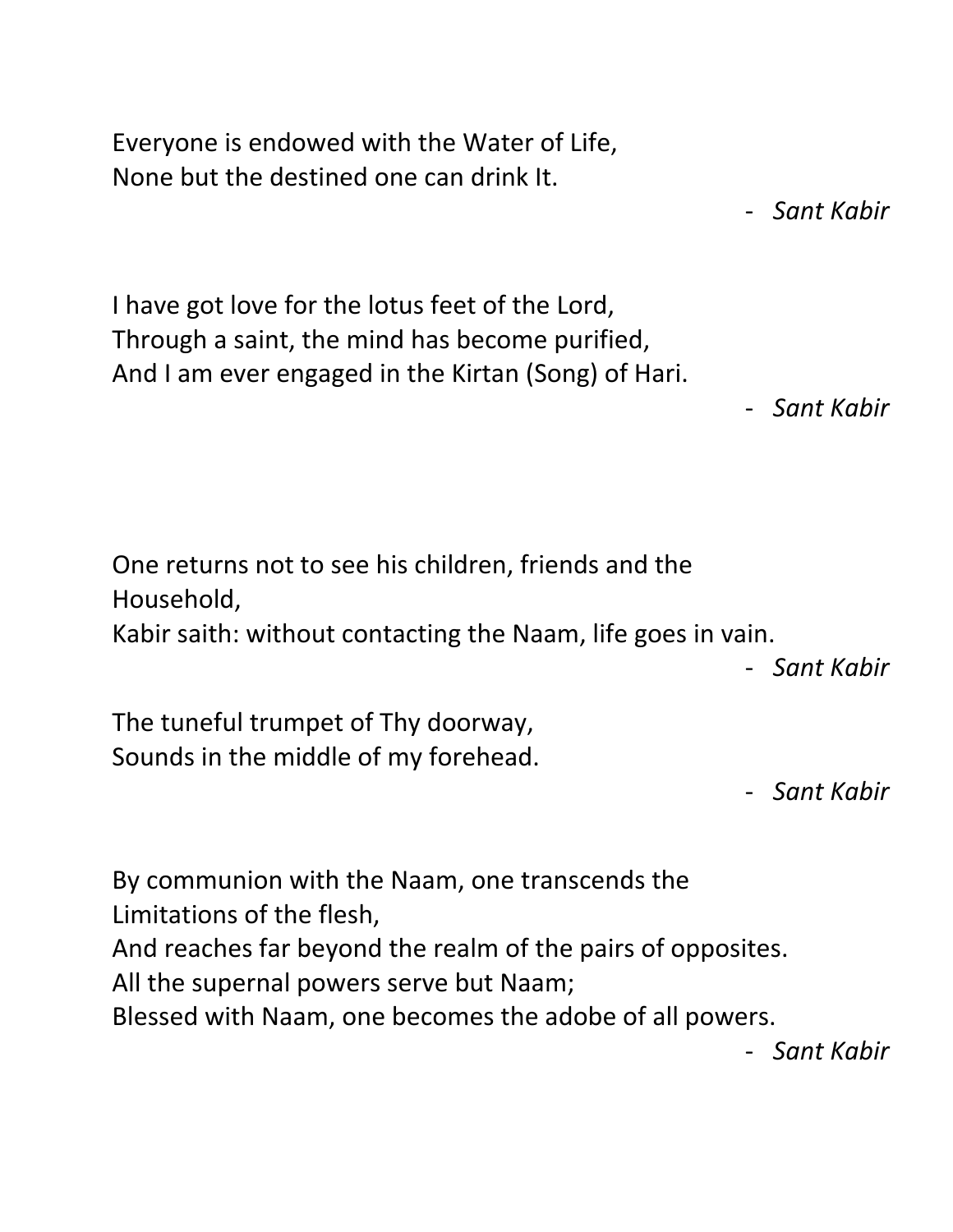Naam is not the subject of the eyes. It is something

wonderful and indescribable.

- *Guru Nanak*

I need no obsequies after my death,

I depend only on Sat Naam, the maker of all, and pervading all, here and hereafter.

- *Guru Nanak*

He - the Nameless – expressed Himself and made the Naam or Word.

- *Guru Nanak*

Thou manifested Thyself as Naam and set up the Creation.

Out of the Formless proceeded forms in varying degrees.

- *Guru Nanak*

Thou art immanent in all;

And nothing is where Thy Word is not.

- *Guru Nanak*

-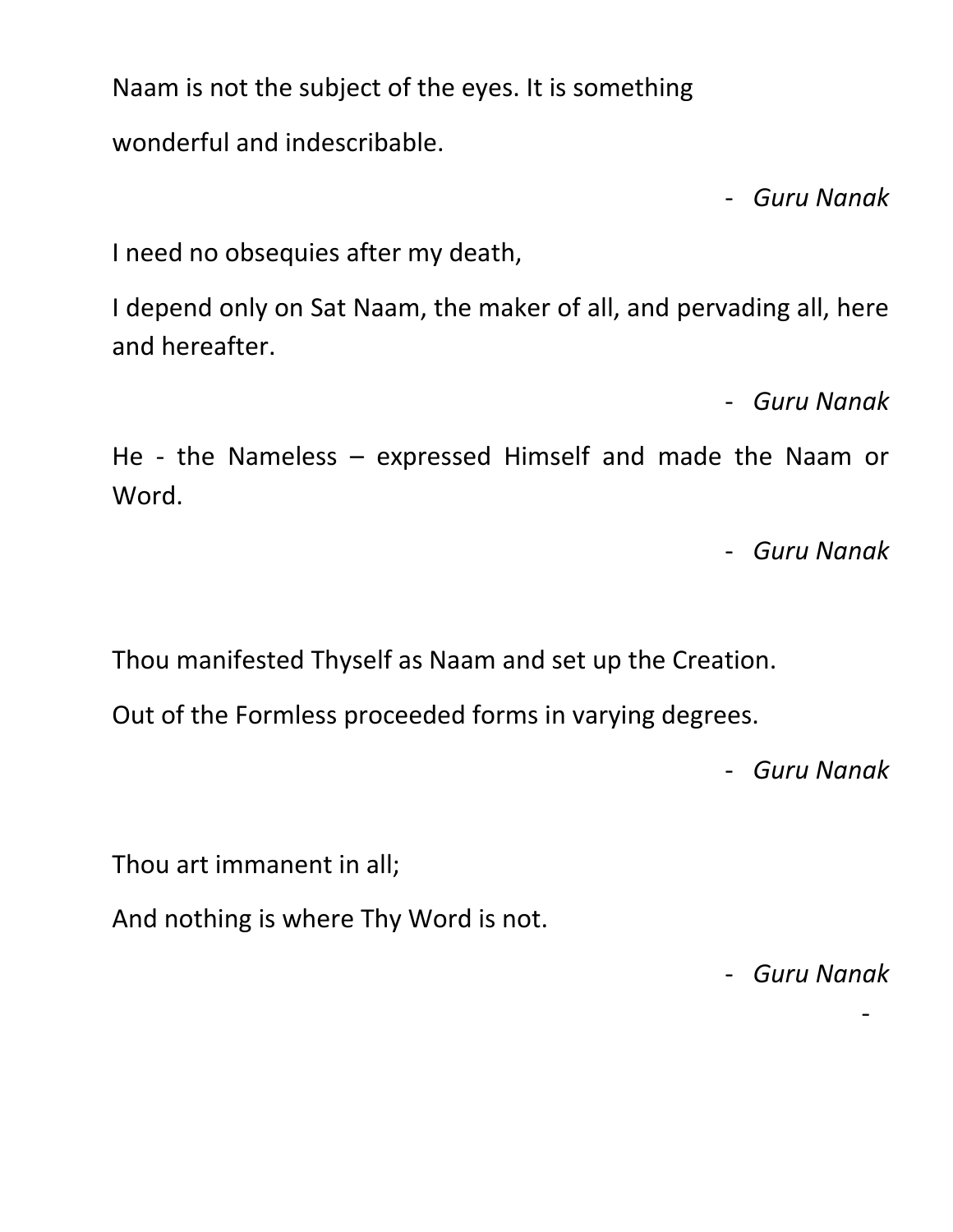The intoxication of the Naam, O Nanak, works round the clock.

- *Guru Nanak*

I live when I listen to Naam's music and I die when I forget it.

- *Guru Nanak*

Absorption in the Naam brings in Cosmic Awareness,

O Nanak! those who engage in the Naam are ever blissful.

- *Guru Nanak*

Those who have communed with the Naam, their

toils shall end,

And their faces shall flame with glory,

Not only theirs shall be salvation, O Nanak! but many

more shall find freedom with them.

- *Guru Nanak*

The Naam is the only companion after death, and

Without It, there is the bondage of Death.

All cunning and cleverness prove futile and one departs

With tearful eyes,

O Nanak! by forgetting the Naam, one gets no relief at His door.

- *Guru Nanak*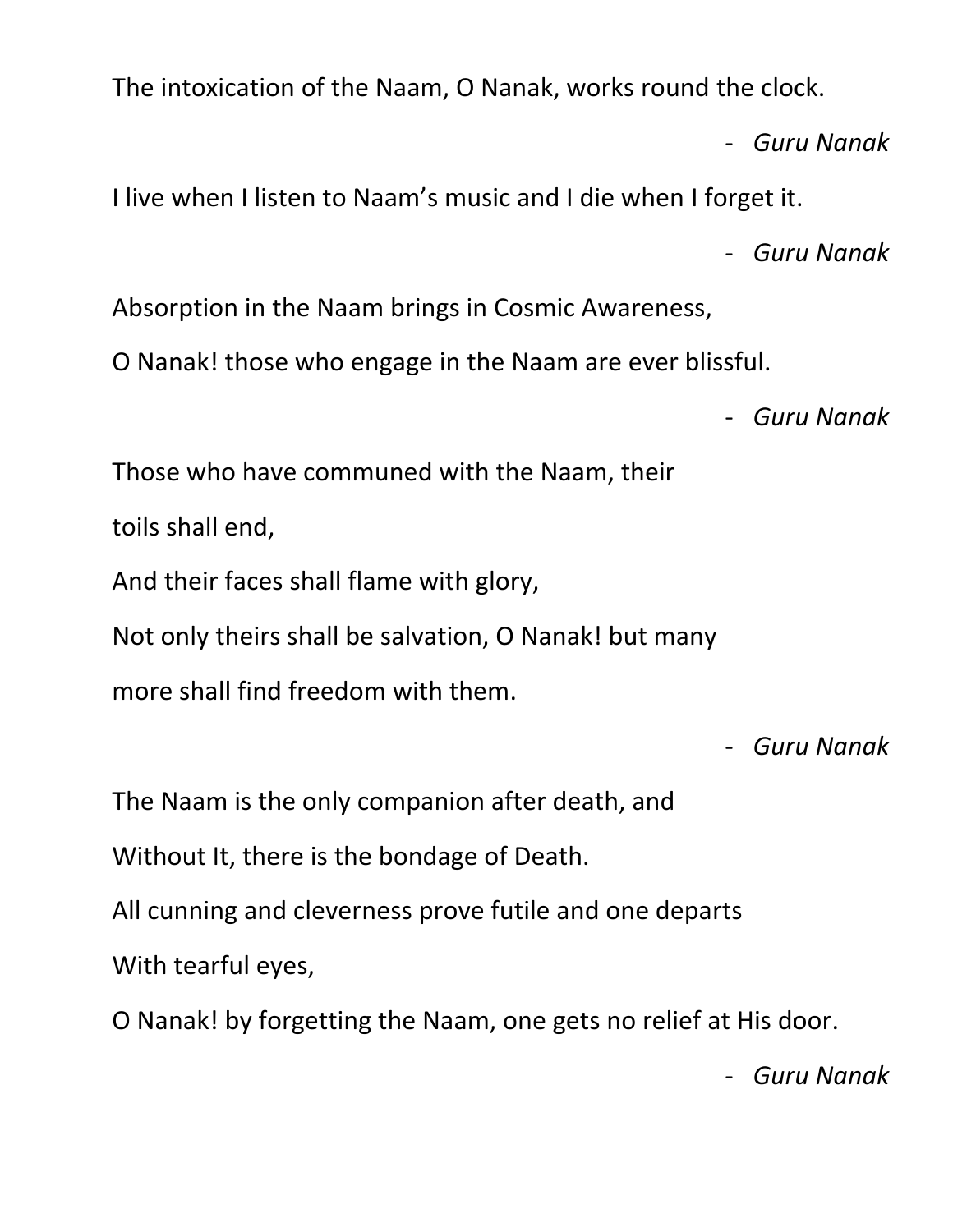*Dhun* (or the Sound Current) is both true knowledge and true meditation and remains indescribable all the same.

- *Guru Nanak* The mind when attuned with the Sound becomes Detached and gets engrossed, In the heart of the Light within is a delectable Sound, That makes one fully absorbed in God.

- *Guru Nanak* In this world true devotion is that of Shabd, Without Shabd, one remains an egoistic fool.

- *Guru Nanak*

The restless mind knows not the Way,

The filthy cannot recognize the Word.

- *Guru Nanak*

Without the word of the master, the mind remains restless. Our restless mind becomes steady when engrossed in the Shabd, And this is the highest worship and the greatest virtue.

- *Guru Nanak*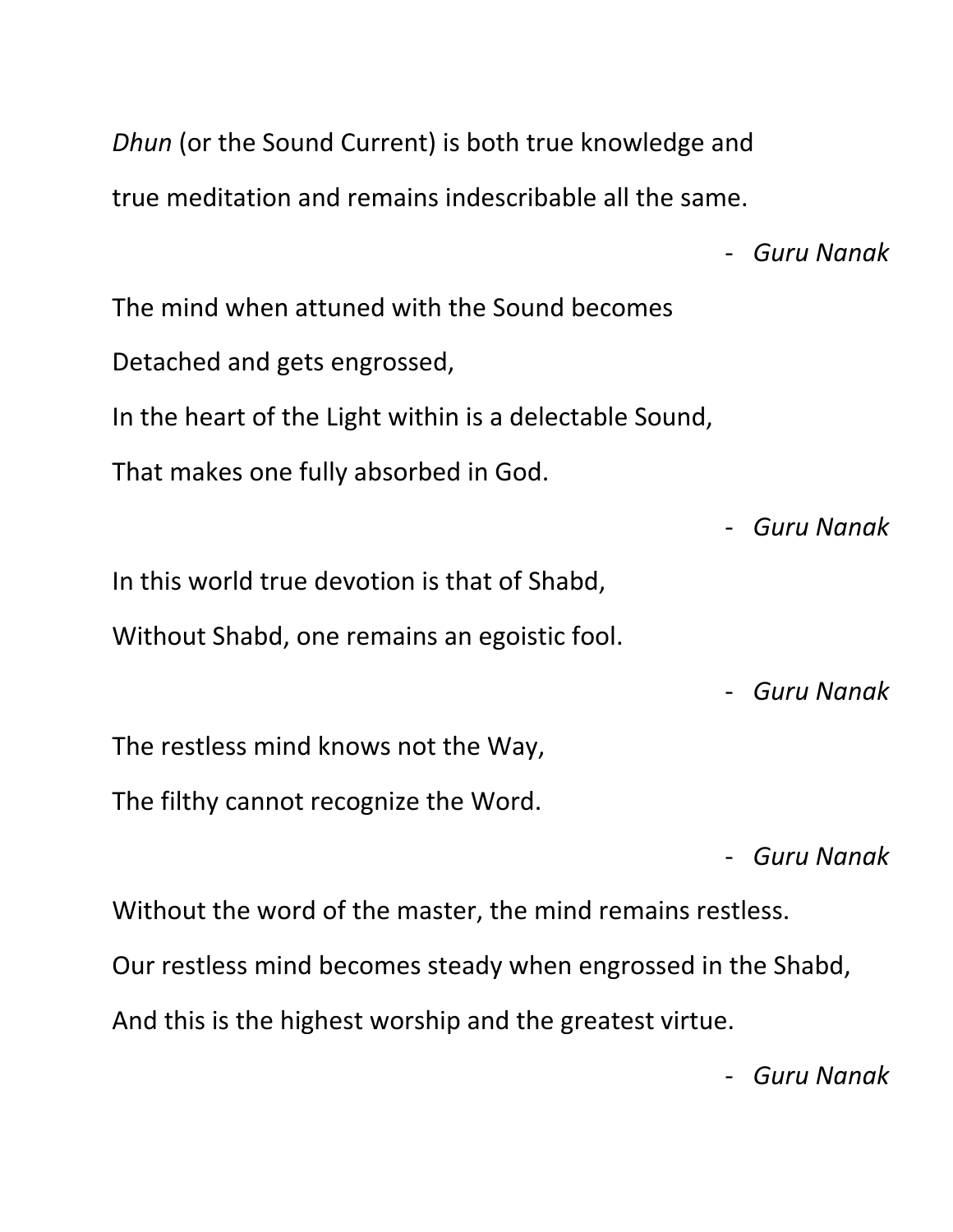The Master's Word is an ocean of serenity,

It is the Path of salvation and destroys all egotism.

- *Guru Nanak*

The world without the Water of Life is but a wasteland and a worldly-wise man does not even know of It.

- *Guru Nanak*

No longer does he hunger and thirst for things of the world, He sees Him as All- pervading, in the core of his heart; Dyed in the colour of Amrit, he renounces all and revels in his Master and his teachings.

- *Guru Nanak*

Listen, thou ignorant self, learn to fall at the feet of the Master, Be thou devoted to the Word and then thou shalt have no fear of death.

The unfortunate ones have a heavy load on their heads and can never be happy.

- *Guru Nanak*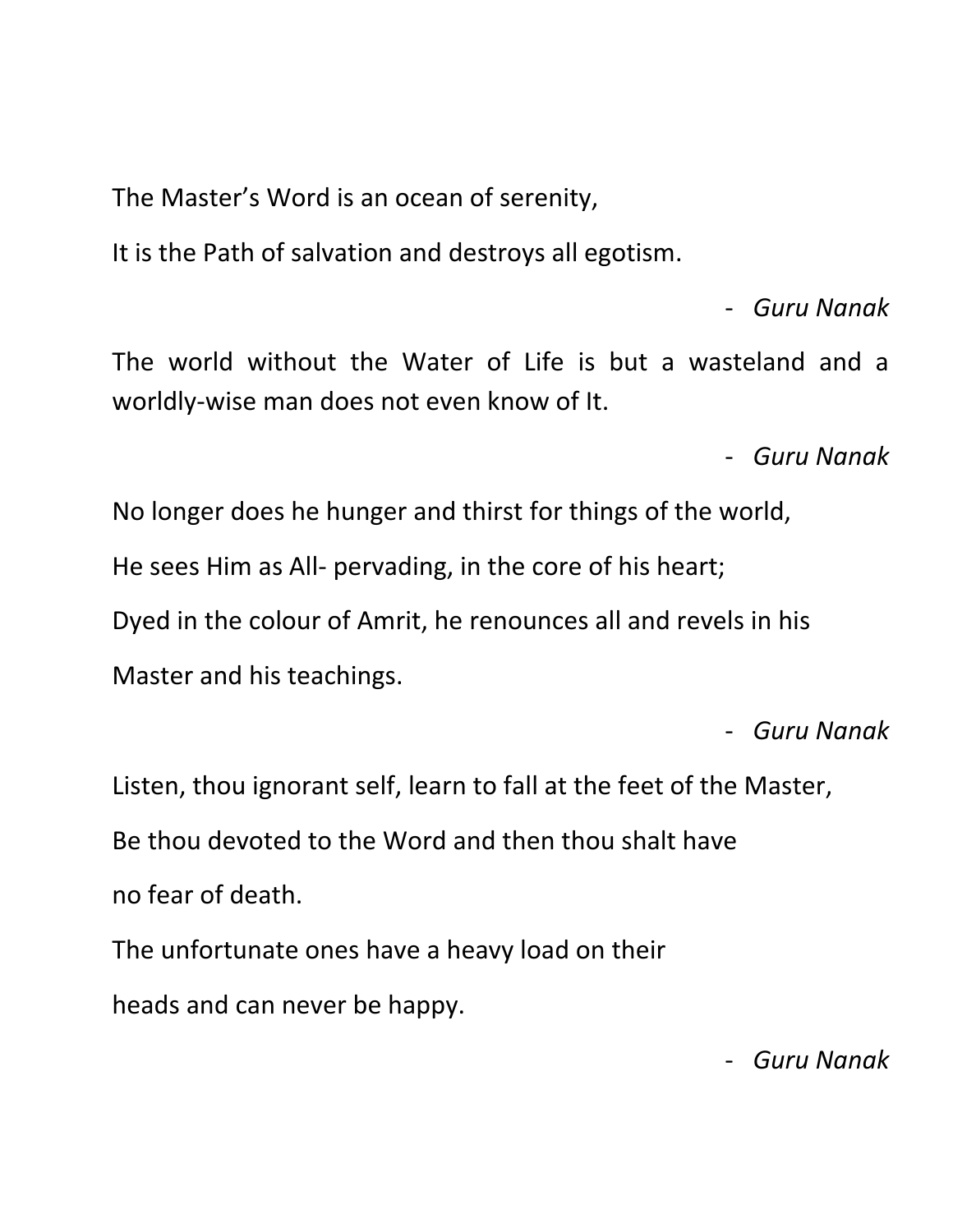#### **CHRISTIANITY**

Man shall not live by bread alone, but by every Word That proceedeth out of the mouth of God.

- *Christ*

Upholding all things by the Word of His Power. And He is before all things, and by him all things consist.

- *St. Paul*

-

By the Word of God the heavens were of old, and the earth standing out of the water But the heavens And the earth which are now, by the same Word are kept in store.

- *St. Peter*

Then the Eyes of the blind shall be opened, and the Ears of the deaf shall be unstopped. Then shall the Lame man leap as an hart, and the Tongue of the dumb sing: for in the wilderness shall waters break out, and streams in the desert.

- *Isaiah*

When the dead shall hear the Voice of the Son of God, they that hear shall live.

- *Christ*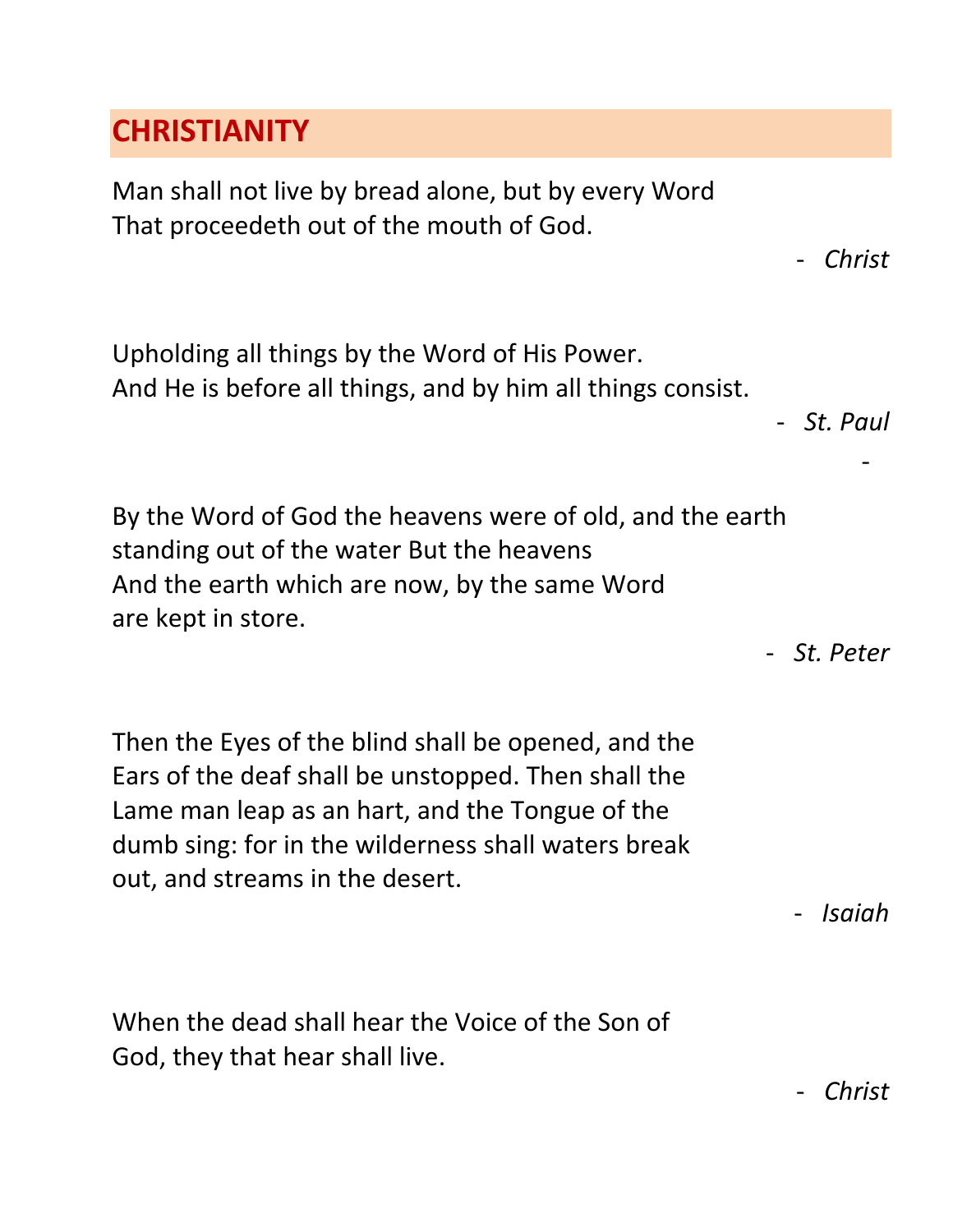In the beginning God created the heaven and the earth… And God said, Let there be light, and there was light. - *Genesis 1:1,3* - The Word is a lamp unto my feet, and a light unto my path. - *The Psalms* By the Word of the Lord were the heavens made; and All the host of them. He spake and it was done; He Commanded, and it stood fast. - *The Psalms* The grass withereth, the flower fadeth, but the Word Of our God shall stand forever. - *Isaiah 40:8* The wind bloweth where it listeth, and thou hearest The sound thereof, but canst not tell whence it cometh, and whither it goeth: so is every one that is born of the Spirit.

- *John 3:8*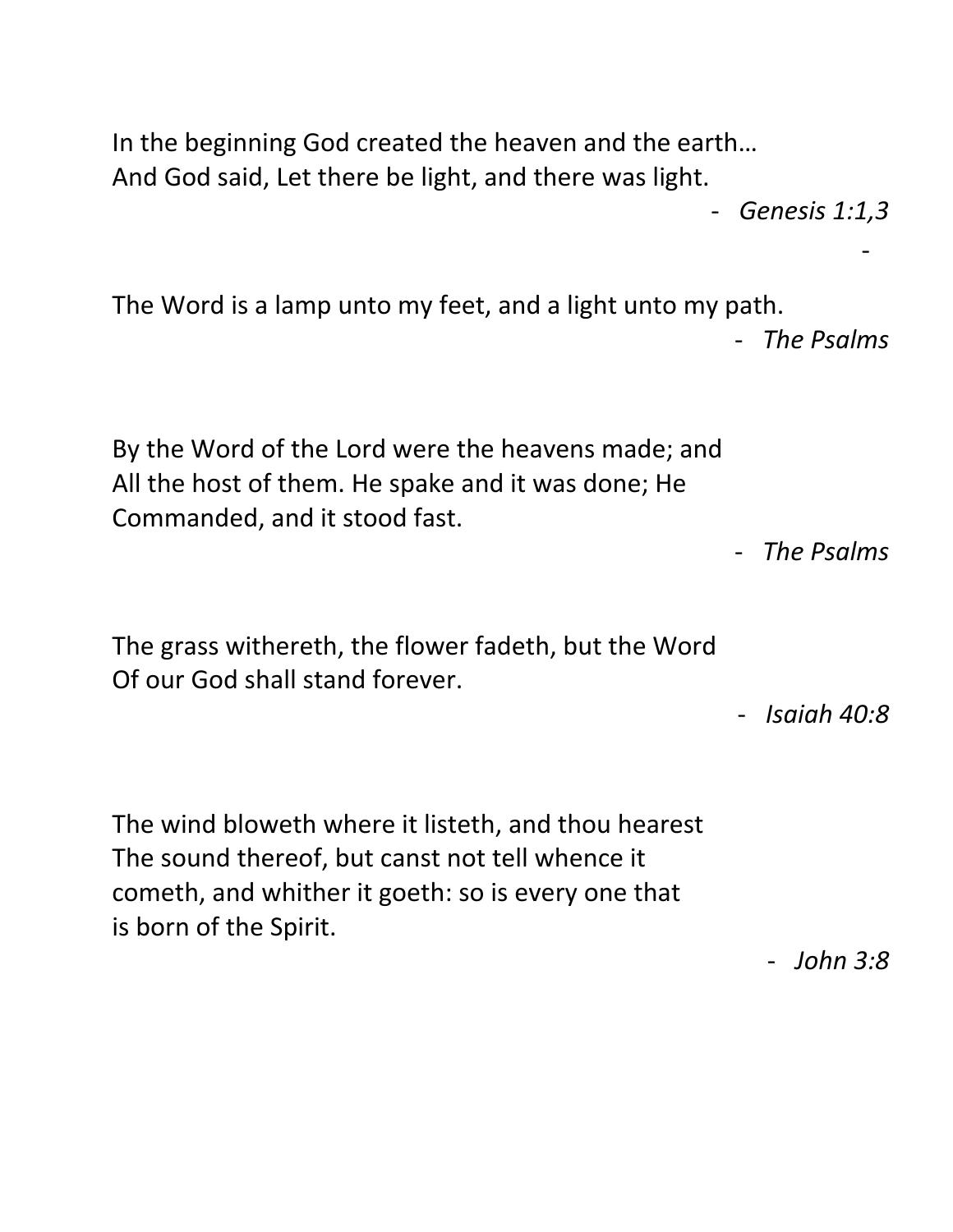Now ye are clean through the Word which I have spoken unto you.

- *John 15:3* - Whosoever drinketh of the water that I shall give him, shall never thirst; but the water that I shall Give him shall be in him a well of water, springing up into everlasting life. - *Christ* The Kingdom of God cometh not by observation. The Kingdom of God is within you. - *Christ* By hearing ye shall hear, and shall not understand; And seeing ye shall see and shall not perceive. - *Christ* And thine ears shall hear a Word behind thee saying, This is the Way, Walk ye in It, when ye turn to the Right hand, and when ye turn to the left. - *Isaiah* I tell you most solemnly, whoever keeps my Word will never see death. If any man thirsts, let him come unto me and drink. He that believeth in me… out of his belly shall flow rivers of Living Water.

- *Christ*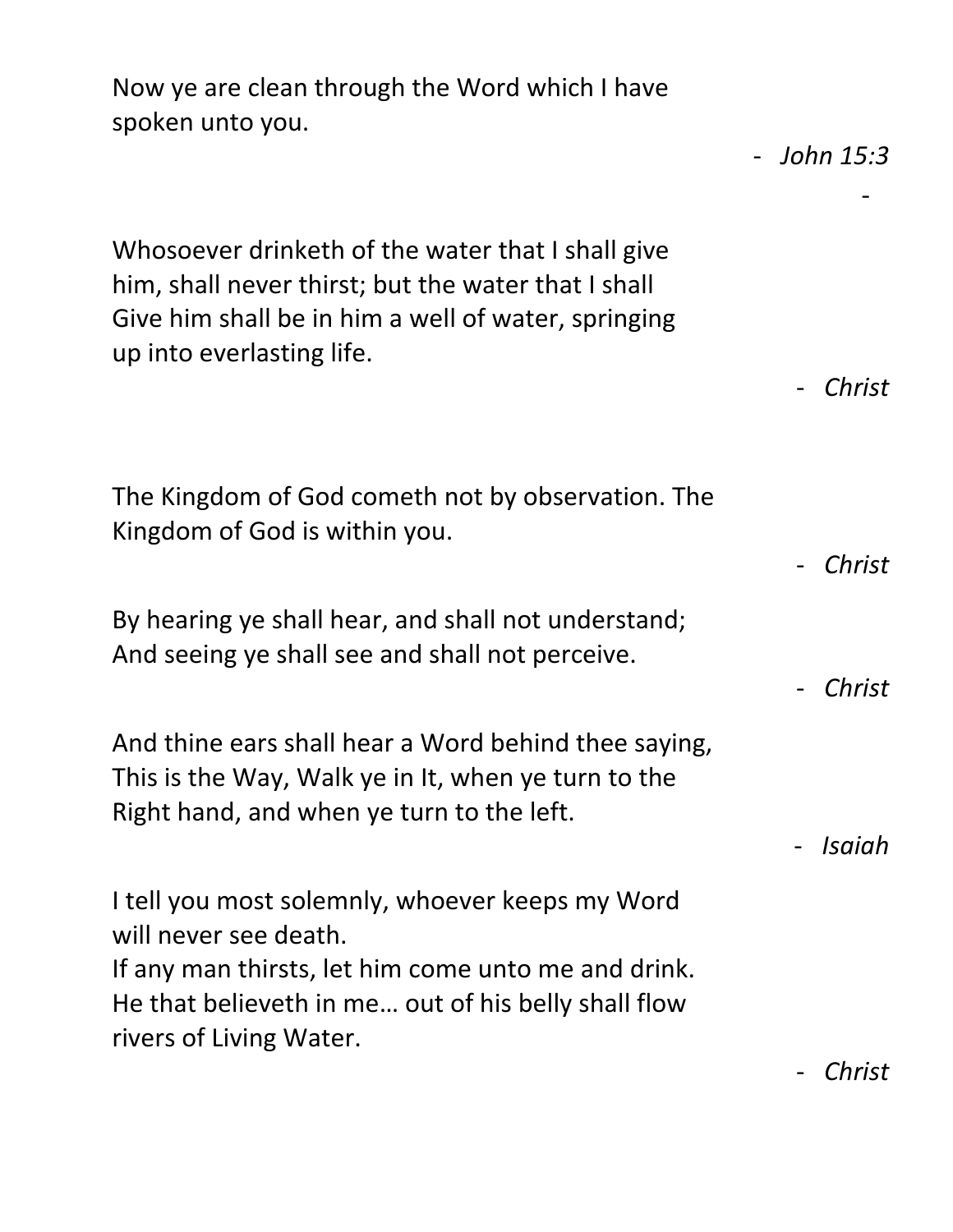He that findeth his life shall lose it: and he that loseth his life for my sake shall find it.

For the trumpet shall sound, and the dead shall be raised incorruptible, and we shall be changed.

And he showed me a pure river of Water of Life, clear as crystal, proceeding out of the throne of God and of the Lamb.

I am the Light of the World; He that followeth Me, Shall not walk in darkness, but shall have the Light of Life.

- *Christ*

#### **BUDDHISM**

"A sound of Suchness clear and bright,

The boundless inner peace of light

Whose unremitting presence roars

Oceanic at its shores."

- *Ajahn Amaro*

"O nobly-born, when thy body and mind were separating thou must have experienced a glimpse of the Pure Truth, subtle,

- *Christ*

- *St. Paul*

- *St. Paul*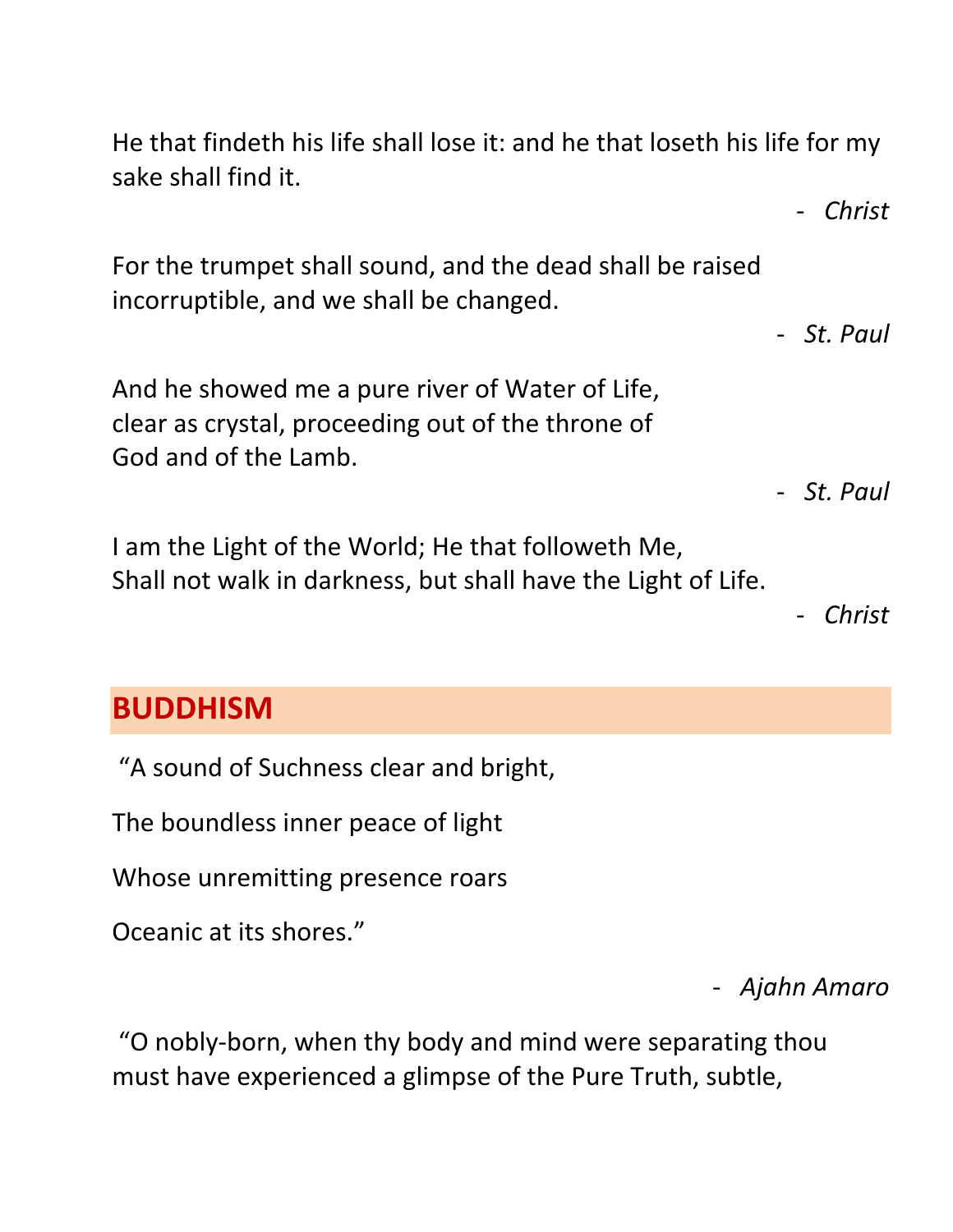sparkling, bright, dazzling, glorious, and radiantly awesome, in appearance like a mirage moving across a landscape in springtime in one continuous stream of vibrations. Be not daunted thereby, nor terrified, nor awed. That is the radiance of thine own true nature. Recognize it.

From the midst of that radiance, the natural sound of reality, reverberating like a thousand thunders simultaneously sounding, will come. That is the natural sound of thine own real self. Be not daunted thereby, nor terrified, nor awed."

> - *Extracts from the Tibetan Book of the Dead (Bardo Thodol), Edited by Dr. W.Y.Evans-Wentz (London, 1957)*

#### **The Shurangama Sutra:**

The Shurangama Sutra describes various spiritual practices that different Bodhisattavas present to the Buddha as being the way that they themselves were liberated. The one that the Buddha praises as the most effective is that of Avalokiteshvara. It is a meditation based upon hearing. Here is the translated version of the same:

"I begin with a practice based on the enlightened nature of hearing. First I redirected my hearing inward in order to enter the current of the sages. Then external sounds disappeared. With the direction of my hearing reversed and with sounds stilled, both sounds and silence cease to arise. So it was that, as I gradually progressed, what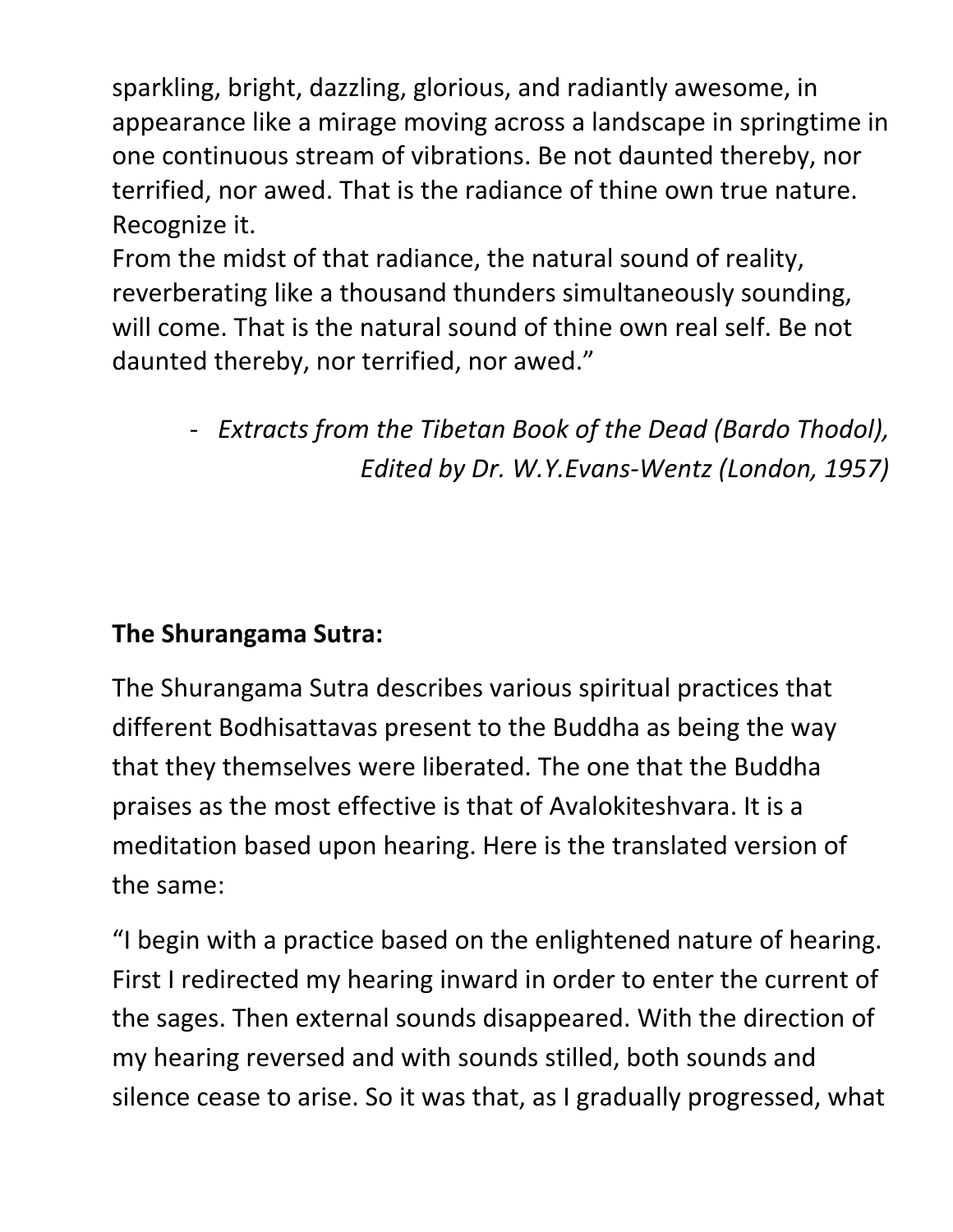I heard and my awareness of what I heard came to an end disappeared, I did not rest. My awareness and the objects of my awareness were emptied, and when that process of emptying my awareness was wholly complete, then even that emptying and what had been emptied vanished. Coming into being and ceasing to be themselves ceased to be. Then the ultimate stillness was revealed. All of a sudden I transcended the worlds of ordinary being, and I also transcended the worlds of being who have transcended the ordinary worlds. Everything in the ten directions was fully illuminated, and I gained two remarkable powers. First, my mind ascended to unite with the fundamental, wondrous, enlightened mind of all Buddha's in all ten directions and my power of compassion become the same as theirs. Second, my mind descended to unite with all beings of the six destinies in all ten directions such that I felt their sorrows and their prayerful yearnings as my own.

I now respectfully say this to the World-Honored One - The One who came to be a Buddha in this Saha world

In order to transmit to us the true, essential teaching meant for this place - I say that purity is found through hearing. All those who wish to gain Samadhi's mastery will surely find that hearing is the way to enter.

Great Assembly! Ananda! Halt the puppet show of your distorted hearing! Merely turn your hearing round to listen to your genuine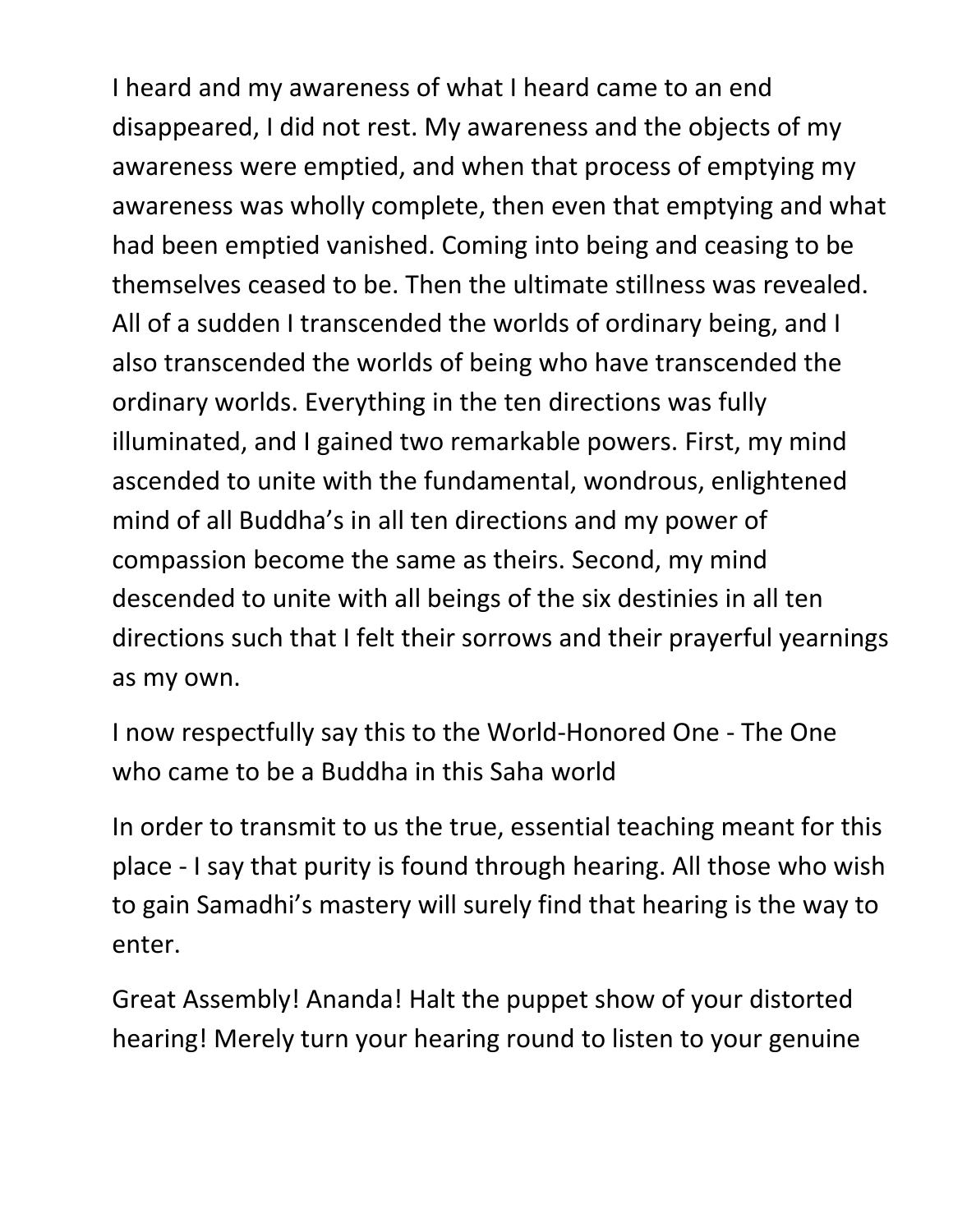true nature, which is the destination of the Path that is supreme. This is the genuine way to break through to Enlightenment".

- *Excerpted from: 'The Surangama Sutra' Newly translated from the Chinese by the Surangama Sutra Translation Committee of the Buddhist Text Translation Society*

Guan Shi Yin Bodhisattava describes the method thus:

"I began with a practice based on the enlightened nature of hearing. First I redirected my hearing inward in order to enter the current of the sages… By the means that I have described, I entered through the gateway of the ear-faculty and perfected the inner illumination of Samadhi. My mind that had once been dependent on perceived objects developed self-mastery and ease. By entering the current of the awakened ones and entering Samadhi, I became fully awake. This then is the best method."

"To listen wisely is to listen inside, not outside. You do not allow your mind to chase after sounds. You reverse your hearing to listen to your own true nature. Instead of listening to external sound, you focus inwardly on your body and mind, you cease to seek outside yourself, and you turn around the light of your attention so that it will shine within yourself."

- Ven. Master Hsuan Hua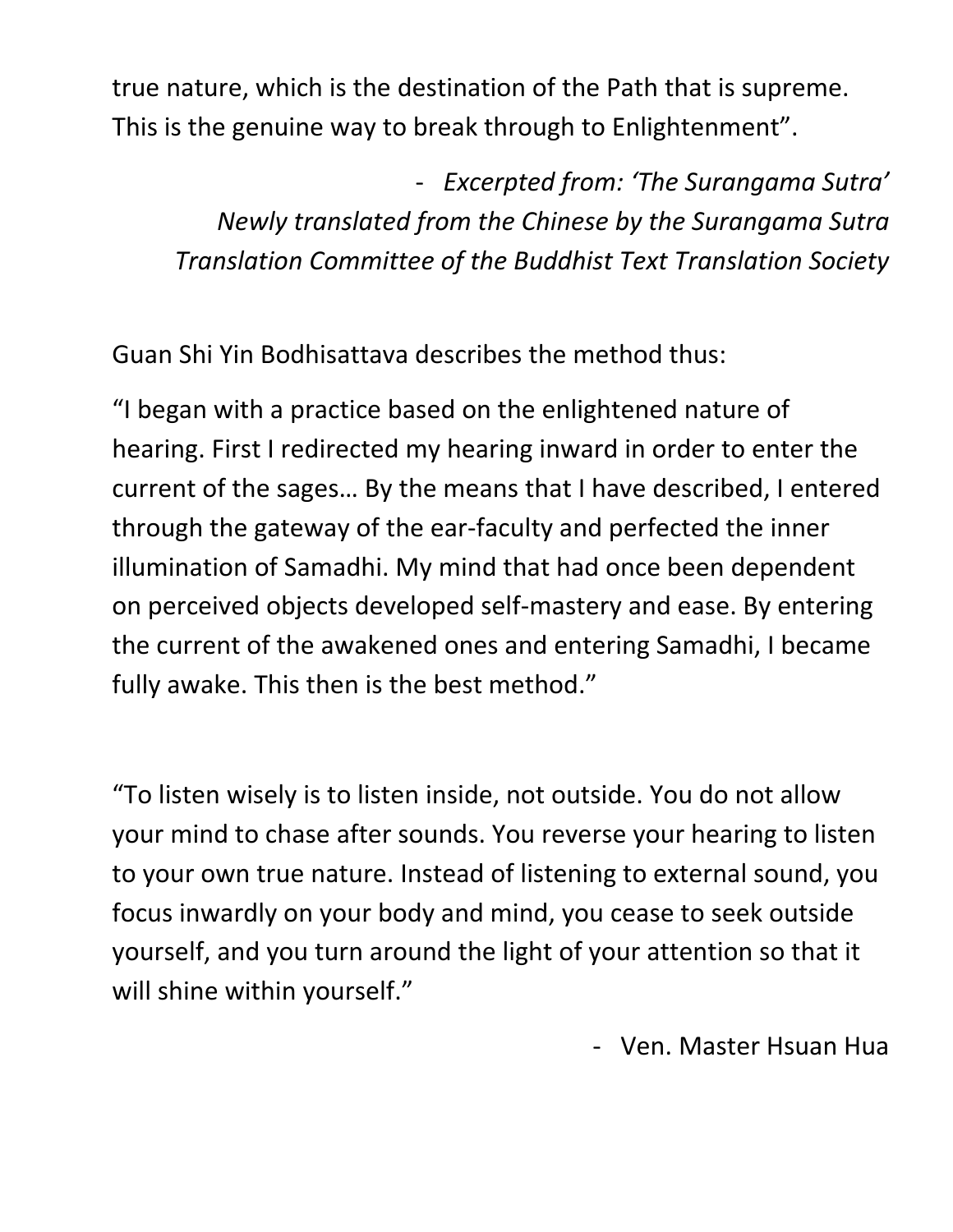### **OTHERS**

The Tao that can be expressed is not the eternal Tao; The name that can be name is not the unchanging Name.

```
- Lao Tzu
```
-

This Sound develops through ten different aspects because of Its manifestation through the different tubes of the body (Nadis); it sounds like thunder, the roaring of the sea, the jingling of bells, running water, the buzzing of bees, the twittering of sparrows, the Vina, the whistle, or the sound of Shankha (Conch) until it finally becomes Hu the most sacred of all sounds. This Sound Hu is the beginning and end of all sounds, be they from man, bird, beast, or thing.

- *The Mysticism of Sound*

The silence is so intense that you can hear your own blood roar in your ears but louder than that by far is the mysterious roar which I always identify with the roaring of the diamond of wisdom, the mysterious roar of silence itself, which is a great Shhh reminding you of something you've seemed to have forgotten in the stress of your days since birth.

- *'The Dharma Bums' by Jack Kerouac*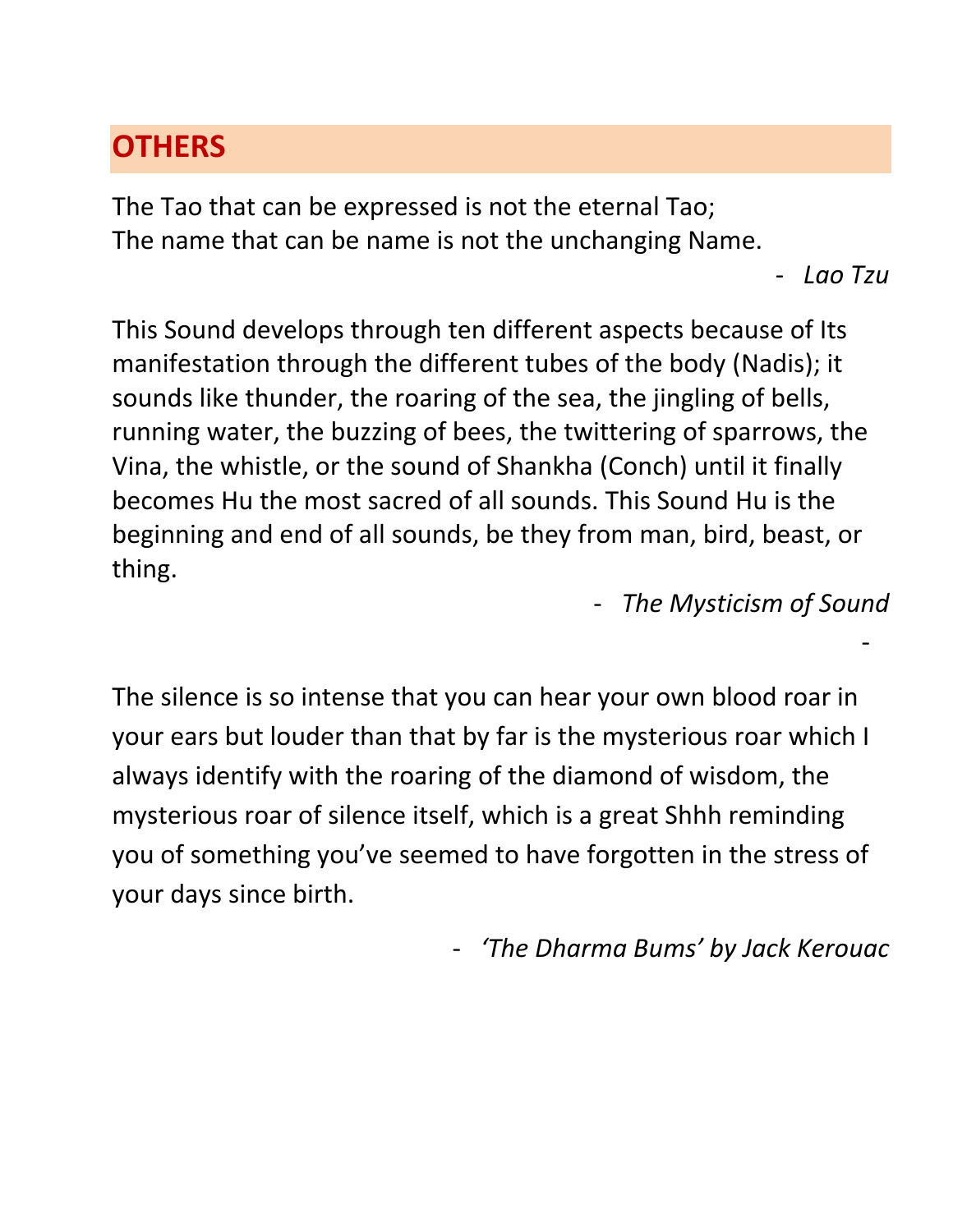Nothing, nothing, nothing, nothing, nothing.

And even on the Mountain, nothing.

(Nada, nada, nada, nada, nada. Y en el Monte, nada.)

- *The Ascent of Mount Carmel - The way of Pure Spirit.* 

If you should in this world bring many thousand sorts Of musical instruments together, and all should be Tuned in the best manner most artificially, and the most skillful masters of music should play on them in Concert together, all would be no more than the howlings and barkings of dogs in comparison of the Divine Music, which rises through the Divine Sound and tunes from Eternity to Eternity.

*- The Aurora*

If all the mountains were pounded into ink-powder and mixed with the waters of the oceans, pens were made out of all the forest trees and the entire earth were a sheet of paper, the glory of God or Naam or God-into-expression Power could not even then be described.

- *Sahjo Bai*

He is the true saint, who talks about the secret of the Divine Word (Eternal Sound). Having scrutinized the Unknowable and the Unthinkable, He has realized the Bani (the Eternal sound).

- *Tulsi Das*